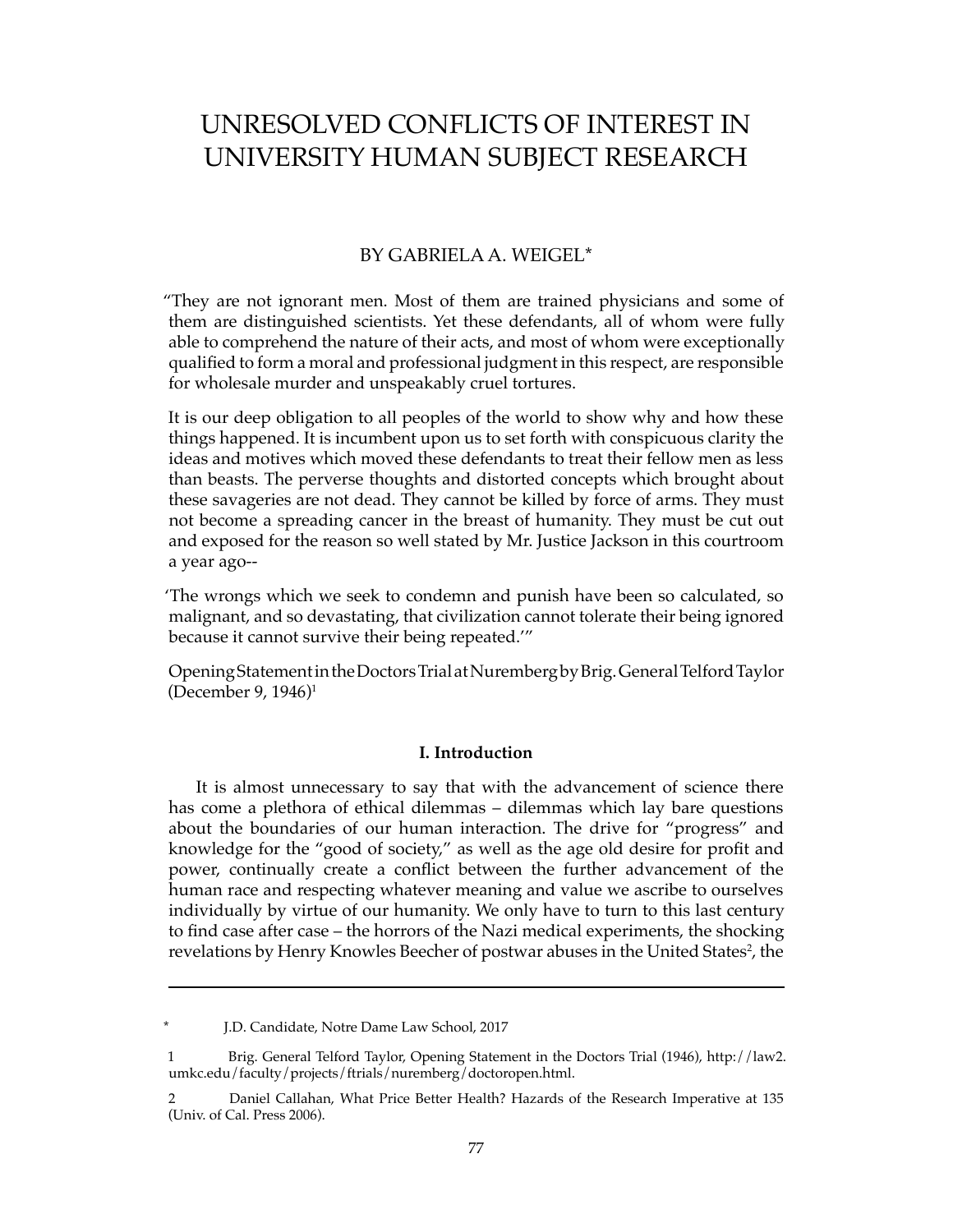Tuskegee Syphilis Study (1932-1972)<sup>3</sup>, the Jewish Chronic Disease Hospital study, the Japanese Army's "Unit 731," etc.<sup>4</sup> – of cringe-worthy experiments involving human subjects.

Each of these cases elicited a societal backlash and together they have prompted the creation of ethical codes which address and clarify the boundaries of research involving human subjects. In 1948, the Nuremberg Code gave an absolutist, natural law based condemnation of the Nazi experiments. The World Medical Association later issued the Declaration of Helsinki in 1964 and just over a decade later, in 1978, the National Commission for the Protection of Human Subjects of Biomedical and Behavioral Research issued the Belmont Report. The "Common Rule" eventually evolved from the Belmont Report and currently governs the regulation of human subject research in the United States. Embedded in each of these ethical codes is the principle of autonomy, primarily safeguarded through the application of informed consent.

However, the application of these ethical codes has been, needless to say, less than easy. Given the inherent conflicts of interest involved in human subjects research (the pursuit of knowledge and profit at the risk of undermining human rights, and by extension, dignity) and the speedy evolution of the nature of clinical research,<sup>5</sup> violations and problems in application still occur.<sup>6</sup> One particular arena affected by these conflicts of interest is the university system, which since the 1950's has been the locus of federally funded research, particularly in the biomedical sciences.7 Many of the most notable, and deadly, human subject research studies in the last 60 years have been located in university health and research centers and affiliates.<sup>8</sup> Though initially charged with the academic education of its students, since the advent of the research university system, universities have also been expected to be producers of cutting edge technology as partners working in close relationship with or in easy transferability to industry.<sup>9</sup> These expectations have magnified the conflicts of interest already inherent in human subject research and have raised additional questions about licensing, patents, and the meaning of a university's academic mission.

This paper seeks to further explore the conflicts of interest inherent in the

8 Supra note 6

<sup>3</sup> Mary Faith Marshall, Born in Scandal: The Evolution of Clinical Research Ethics, Sci., Apr. 26, 2002 at, http://goo.gl/rV8Qhv.

<sup>4</sup> Richard W. Garnett, Why Informed Consent? Human Experimentation and the Ethics of Autonomy, 36 Cath. Law. (1996) at 465

<sup>5</sup> Leslie Meltzer Henry, Revising the Common Rule: Prospects and Challenges, 41 J. of Law, Med. & Ethics 386, 386-389 (2013).

<sup>6</sup> Steinbrook R. , Protecting Research Subjects - the Crisis at Johns Hopkins, 2002 New Eng. J. Med. 716-720 (2002); Carl Elliot, Why the University of Minnesota Psychiatric Research Scandal Must Be Investigated, MinnPost, Mar. 28, 2013 at, https://goo.gl/YxD3gI.

<sup>7</sup> Robert LaCroix & Louis Maheu, The Emergence of the Research University, in Leading Research Universities in a Competitive World 3-11 (McGill-Queen's Univ. Press 2015).

<sup>9</sup> Michael M. Crow & Christopher Tucker, The American Research University System As America's De Facto Technology Policy, 1999 (1999).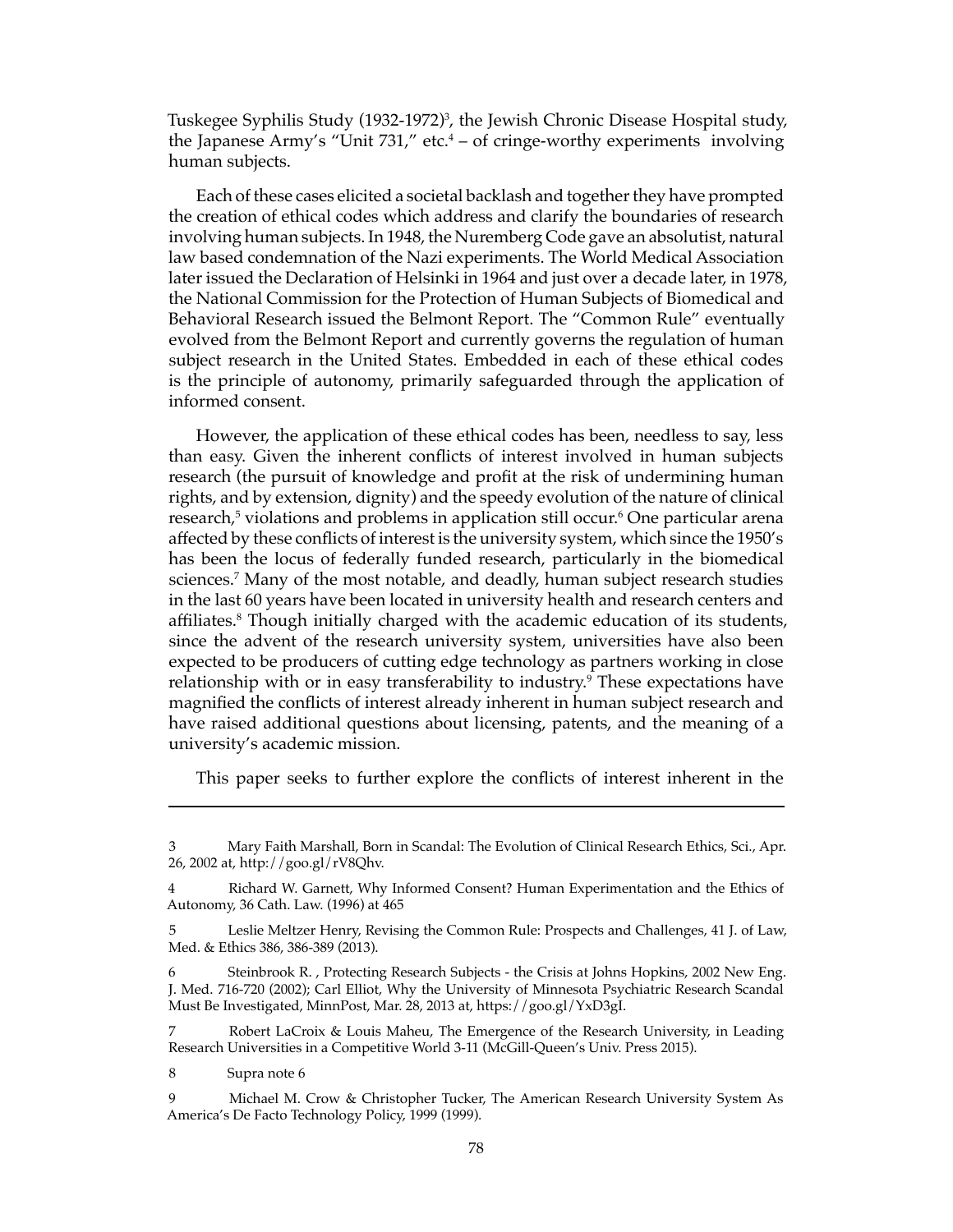human subject research situation, particularly in light of the university context. To begin, it relays the historical development of the Common Rule and its emphasis on informed consent in greater detail. Additionally, the historical development of the American research university and its relationship to federal and industrial funding is further fleshed out. The current status of the Common Rule is then evaluated for possible deficiencies in regulating human subject research, particularly in the university setting. Examples of recent ethical violations help to exemplify these deficiencies. Finally, the recent Notice of Proposed Rulemaking issued by the Department of Health and Human Services is examined for what resolutions to the stated issues are proposed and what resolutions are still missing. This paper concludes that though the Notice of Proposed Rulemaking may close some gaps in the coverage of regulation, the focus of the Common Rule and the Notice of Proposed Rulemaking are still behind not only in adapting to the changing nature of clinical research, but more importantly in their premises and focus.

#### **II. History and Context**

### A. The development of human subjects research regulation

The 20th century ushered in a new type of government regulation, focusing on the ethical use of human subjects in research. The Food and Drug Administration's (FDA) modern regulatory functions began with the passage of the Pure Food and Drug Act in 1906 (by 1991, the FDA would become a key player in the development and adoption of the Common Rule for regulating their own clinical drug trials and research<sup>10</sup>). Forty years later, an American military tribunal opened criminal proceedings against German physicians and administrators for their participation in war crimes and crimes against humanity. The atrocities of the Nazi experiments, conducted with unwilling human subjects, rocked the world, and the military tribunal responded with the wellknown Nuremberg Code, outlining what the tribunal saw as ten basic principles necessary for ethical human subjects research: voluntary consent, fruitful results for the good of society, a basis in animal experimentation, avoidance of unnecessary physical and mental suffering and injury, avoidance of a priori reason to believe death and disabling injury will occur, reasonable degree of risk, proper preparation and adequate facility, limitation to scientifically qualified personnel, human subjects liberty to rescind consent and end the experiment, and the duty of the scientist to rescind an experiment that becomes excessively dangerous.<sup>11</sup>

<sup>10</sup> U.S. Department of Health & Human Services, Federal Policy for the Protection of Human Subjects ('Common Rule'), http://www.hhs.gov/ohrp/humansubjects/commonrule/

<sup>11</sup> The ten principles of the Nuremberg Code, infra, in full are as follows:

<sup>1.</sup> The voluntary consent of the human subject is absolutely essential. This means that the person involved should have legal capacity to give consent; should be so situated as to be able to exercise free power of choice, without the intervention of any element of force, fraud, deceit, duress, overreaching, or other ulterior form of constraint or coercion; and should have sufficient knowledge and comprehensions of the elements of the subject matter involved as to enable him to make an understanding and enlightened decision. This latter element requires that before the acceptance of an affirmative decision by the experimental subject there should be made known to him the nature, duration, and purpose of the experiment; the method and means by which it is to be constructed;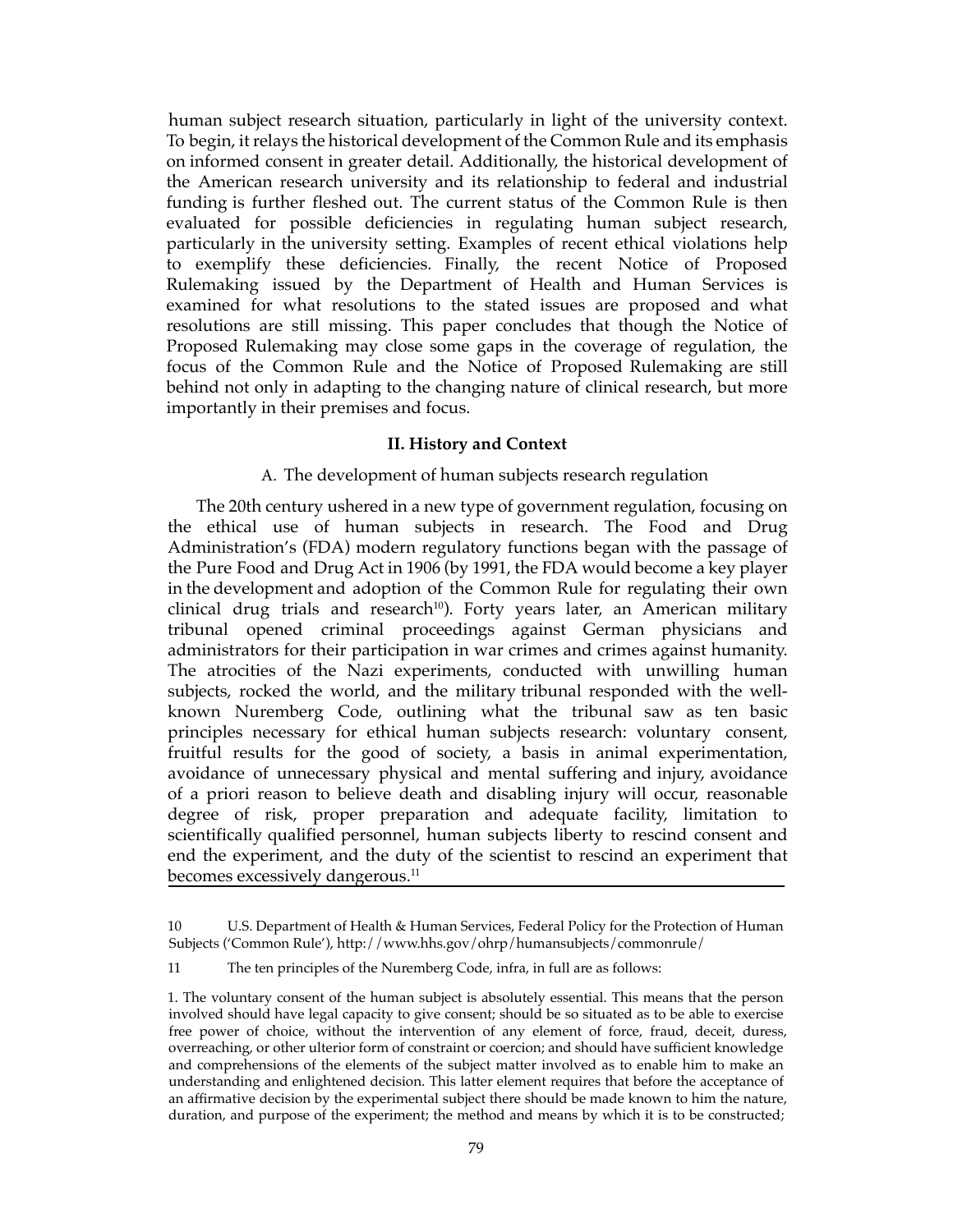Despite the American issuance of the Nuremberg Code in 1948, the U.S. Public Health Service conducted the infamous Tuskagee Syphilis Study from 1933- 1972, until publicity surrounding the experiment forced the U.S. Department of Health, Education, and Welfare to end it.<sup>12</sup> Within that same timeframe, the Office of Scientific Research and Development (created by President Roosevelt in 1941) conducted dangerous dysentery vaccine experiments on mentally disabled children through the Committee on Medical Research in 1943-44.13 In addition to these, multiple other U.S. agencies conducted highly hazardous plutonium experiments on unwitting human subjects.<sup>14</sup> Henry Knowles Beecher, in his 1966

2. The experiment should be such as to yield fruitful results for the good of society, unprocurable by other methods or means of study, and not random and unnecessary in nature. methods or means of study, and not random and unnecessary in nature.

3. The experiment should be so designed and based on the results of animal experimentation and a knowledge of the natural history of the diseases or other problem under study that the anticipated results will justify the performance of the experiment.

4. The experiment should be so conducted as to avoid all unnecessary physical and mental suffering and injury.

5. No experiment should be conducted where there is an a priori reason to believe that death or disabling injury will occur: except. perhaps. in those experiments where the experimental injury will occur; except, perhaps, in those experiments where the experimental physicians also serve as subjects.

6. The degree of risk to be taken should never exceed that determined by the humanitarian the problem to be solved by the experiment.

7. Proper preparations should be made and adequate facilities provided to protect the experimental subject against even remote possibilities o injure, disability, or death.

8. The experiment should be conducted only by scientifically qualified persons. The highest degree of skill and care should be required through all stages of the experiment of those who conduct or engage in the experiment.

9. During the course of the experiment the human subject should be at liberty to bring the experiment to an end if he has reached the physical or mental state where continuation of the experiment seems to him to be impossible.

10. During the course of the experiment the scientist in charge must be prepared to terminate the experiment at any stage, if he has probable cause to believe, in the exercise of good faith, superior skill, and careful judgement required of him, that a continuation of the experiment is and careful judgement required of him, that a continuation of the experiment is likely to result in injury, disability, or death to the experimental subject.

Reprinted in Wendy K. Mariner, AIDS Research and the Nuremberg Code, in The Nazi Doctors and the Nuremberg Code: Human Rights in Human Experimentation 286-304 (George J. Annas & Michael A Grodin eds., 1992).

12 Office of the Vice Chancellor, Research and Economic Development, 2015 (2015), http://ors. umkc.edu/research-compliance-%28iacuc-ibc-irb-rsc%29/institutional-review-board-%28irb%29/ history-of-research-ethics.

13 Supra note 2, at 139

14 Id. 140

all inconveniences an hazards reasonably to be expected; and the effects upon his health or person which may possibly come from his participation in the experiment. The duty and responsibility for ascertaining the quality of the consent rests upon each individual who initiates, directs, or engages in the experiment. It is a personal duty and responsibility which may not be delegated to another with impunity.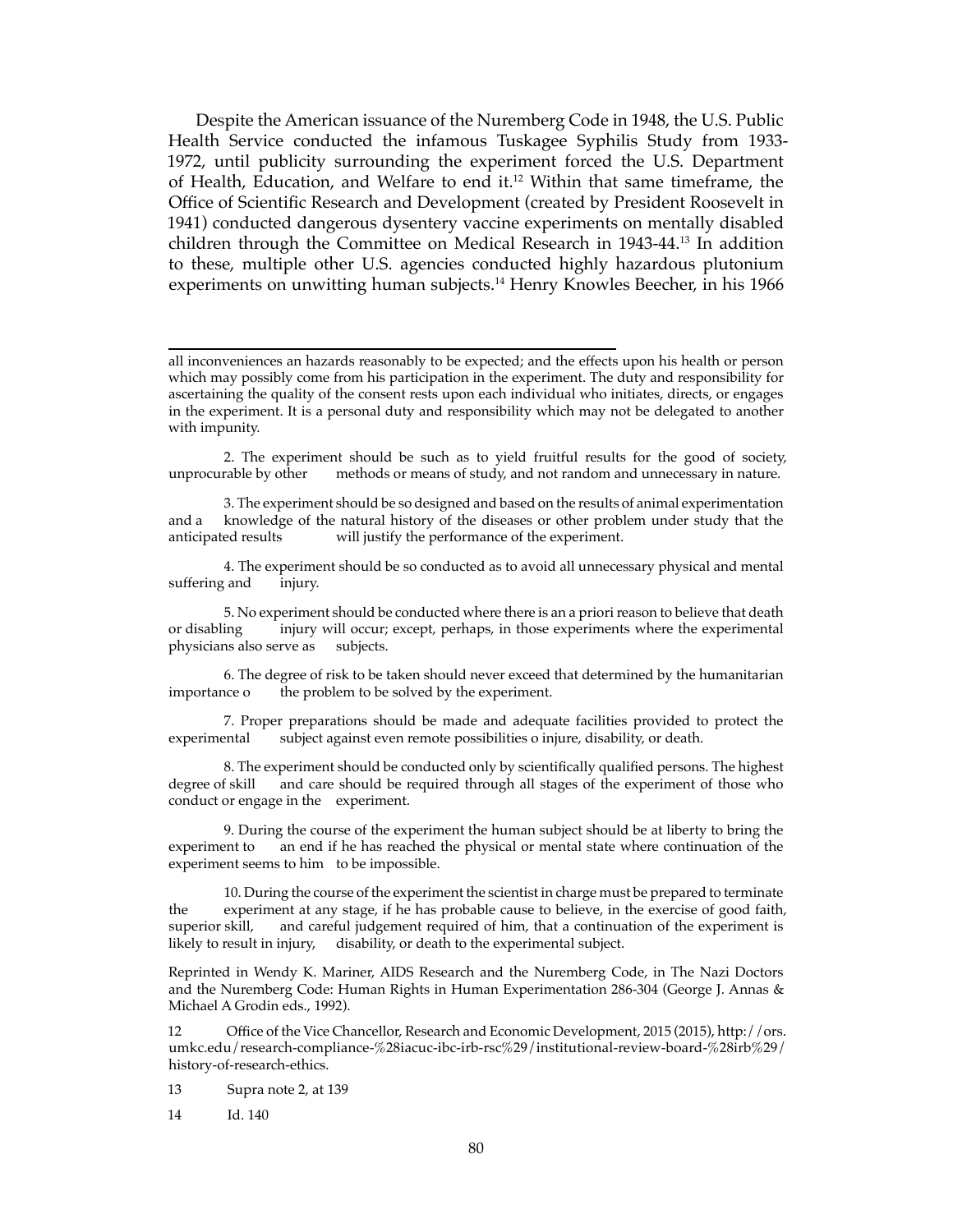article in the New England Journal of Medicine, further showed that much had not changed with regards to research abuses after the war.15 It was clear that, as the historian David Rotham concluded, "Well into the 1960's, the American research community considered the Nuremberg findings, and the Nuremberg Code, irrelevant to its own work."16

At the same time, the World Medical Association reacted to growing awareness about the continuing problem of research abuse by developing the Helsinki Codes, I and II, in 1964 and 1975, respectively. These documents reiterated some of the basic tenants laid out in Nuremberg, but called for more specifics. They proposed that consent should be preserved in writing, that clinical research for patient care should be distinguished from clinical research for non-therapeutic purposes, and required that an ethical review committee monitor all research with human subjects.<sup>17</sup> The National Research Act of 1974 also stepped in just before the revision of the Helsinki Code in 1975, responding directly to the publicity surrounding the Tuskagee Syphilis Study by creating the National Commission for the Protection of Human Subjects of Biomedical and Behavioral Research, who in turn created the Belmont Report.18 The Belmont Report would become "the foundational document for the ethics of human subject research in the United States."<sup>19</sup>

The bedrock principle that can be found in each of these ethical codes is a respect for autonomy, verified through the use of consent. The Nuremberg Code states that "The voluntary consent of the human subjects is absolutely essential,"<sup>20</sup> and although it did not carry the force of law, the Nuremberg Code was the first international document which advocated for voluntary participation and informed consent in human subject research.<sup>21</sup> The World Medical Association followed with the Declaration of Helsinki in  $1964<sup>22</sup>$ , outlining recommendations for medical doctors involved in human subjects "research combined with clinical care" and "non-therapeutic [human subjects] research," reiterating the necessity of informed, voluntary consent.23 The National Commission for the Protection of Human subjects of Biomedical and Behavioral Research, in issuing the Belmont Report in 1979, outlined three basic ethical principles that should undergird all human subject research conduct: respect for persons (autonomy), beneficence,

18 Supra note 12

19 Id.

21 Supra note 12

22 WMA Gen. Assembly, WMA Declaration of Helsinki - Ethical Principles for Medical Research Involving Human Subjects (1964), http://www.wma.net/en/30publications/10policies/  $b3/$ .

23 Id.

<sup>15</sup> Id. 142

<sup>16</sup> Supra note 2, at 140

<sup>17</sup> Id. 142

<sup>20</sup> The Nuremberg Code, in 2 Trials of War Criminals Before the Nuremberg Military Tribunals Under Control Council Law No. 10 at 181-182 (U.S. Gov't Printing Office 1949), http://www.hhs. gov/ohrp/archive/nurcode.html.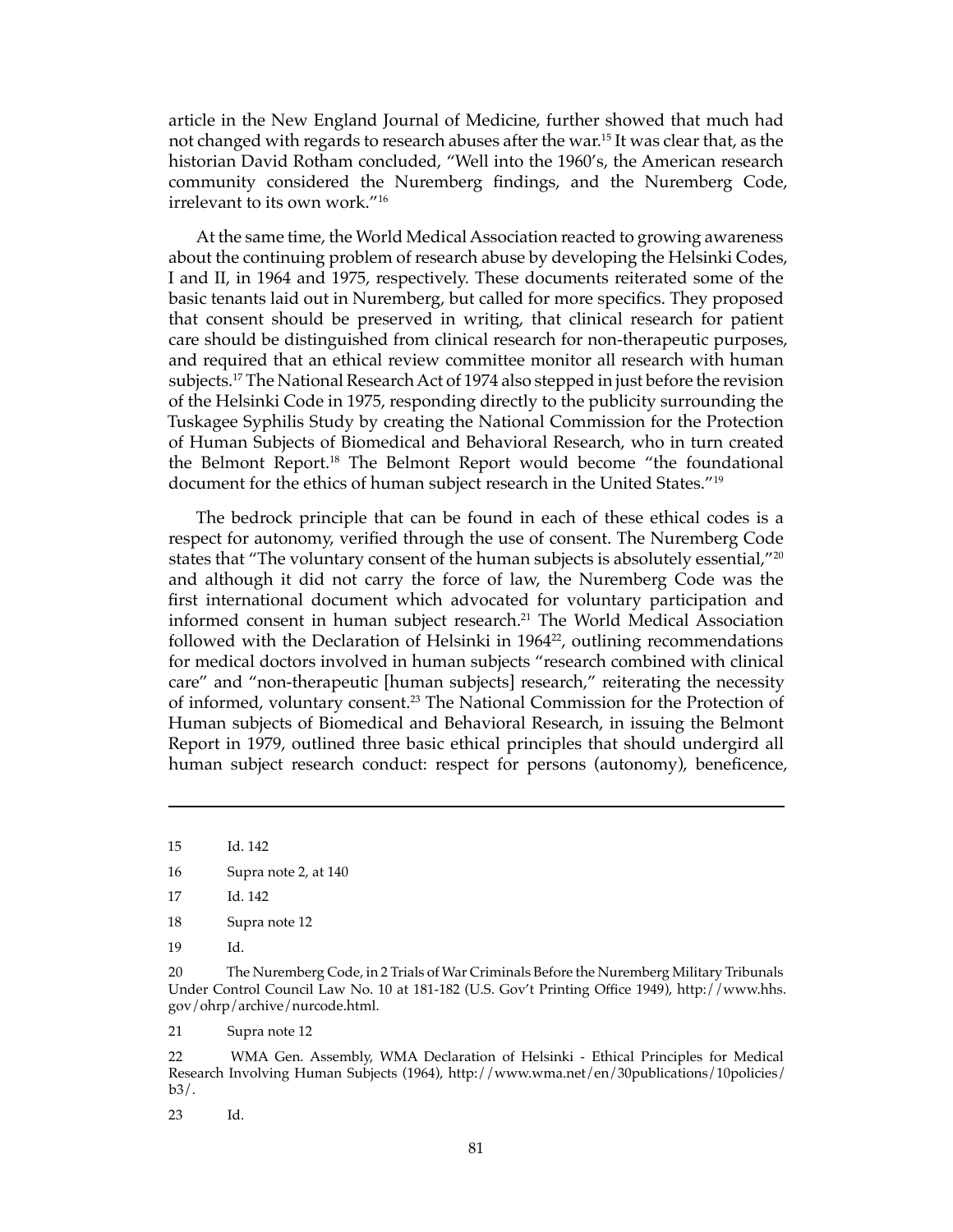and justice.<sup>24</sup> Corresponding to each principle was the application of informed consent, assessment of risks and benefits involved in the research, and proper selection of research subjects.<sup>25</sup> A series of regulations following the issuance of the Belmont Report were eventually formally adopted by 17 agencies and the FDA in 1991 as the Federal Policy for the Protection of Human Subjects, or the "Common Rule."<sup>26</sup> The Common Rule entails the current federal regulations for human subject research, requiring entities receiving federal funding to establish Institutional Review Boards to monitor and approve proper and ethical research and procedures.<sup>27</sup>

Since its inception in 1991, the Common Rule has been subject to little change. It was not until July 2011, after President Obama had issued an Executive Order requiring federal agencies to review and revise burdensome and ineffective significant regulations,<sup>28</sup> that the Department of Health and Human Services (HHS) issued an Advanced Notice of Proposed Rule Making (ANPRM).<sup>29</sup> Researchers welcomed the ANPRM, titled "Human Subjects Research Protections: Enhancing Protections for Research Subjects and Reducing Burden, Delay, and Ambiguity for Investigators," as a much needed address to the growth and change in the nature of clinical research that had developed since the Common Rule's inception.<sup>30</sup> After much anticipation, the ANPRM has finally translated into the Notice of Proposed Rulemaking, as proposed by the HHS on September 8, 2015.

#### B. The history of the American research university

The concept of the research university is barely older than the development of human research ethics and regulation. Beginning in the nineteenth century and notably guided by the ideas of Alexander Von Humboldt, "Research, as

25 Id.

28 Supra note 5

<sup>24</sup> The Nat'l Comm'n for the Prot. of Human Subjects of Biomedical & Behavioral Research & U.S. Dep't of Health & Human Services, Office of the Sec'y, The Belmont Report: Ethical Principles and Guidelines for the Protection of Human Subjects of Research (1979), http://www.hhs.gov/ ohrp/humansubjects/guidance/belmont.html.

<sup>26</sup> Called the "Common Rule" because it is common to 18 departments and agencies, namely the Department of Commerce (15 CFR 27), The Department of Defense (32 CFR 219), the Department of Education (34 CFR 97), the Department of Energy (50 CFR 745), the Department of Health and Human Services (45 CFR 46), the Central Intelligence Agency (45 CFR 46), the Department of Homeland Security (45 CFR 46), the Social Security Administration (45 CFR 46), the Food and Drug Administration (45 CFR 46), the Department of Housing and Urban Development (24 CFR 60), the Department of Justice (28 CFR 60), the Department of Transportation (49 CFR 11), the Department of Veterans Affairs (38 CFR 16), the Consumer Product Safety Commission (16 CFR 1028, the Environmental Protection Agency (40 CFR 26), the Agency for International Development (22 CFR 225), the National Aeronautics and Space Administrations (14 CFR 1230), the National Science Foundation (45 CFR 690) and the Department of Agriculture (7 CFR 1c); The Department of Labor will join for first time under the NPRM.

<sup>27 &</sup>quot;The Common Rule," 45 C.F.R. § 46 (2009).

<sup>29</sup> Id.; Summary, Doug Lederman, Updating the Common Rule, 2011 Inside Higher Ed (2011) at, https://goo.gl/EvUYpU.

<sup>30</sup> Supra note 5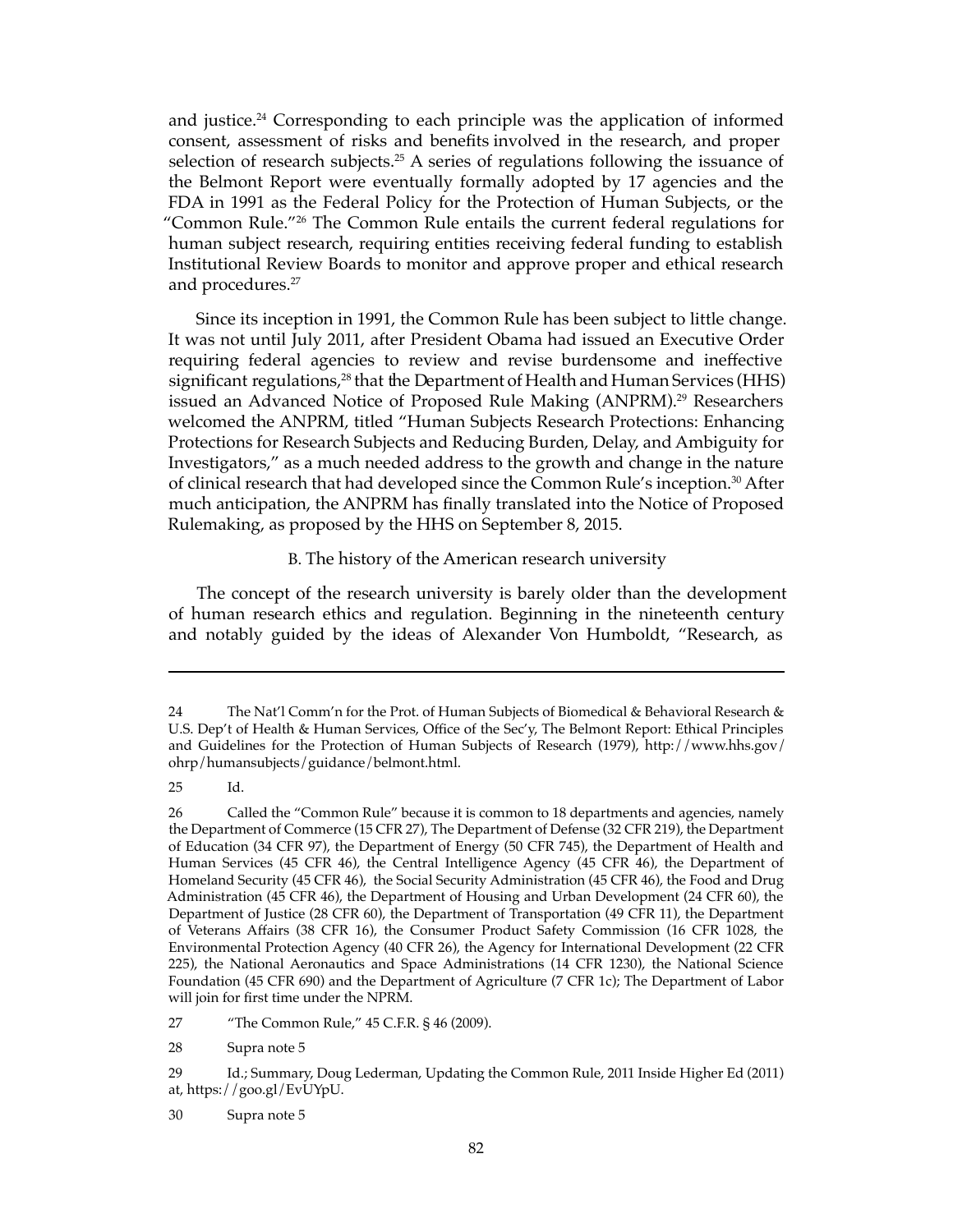an experimental procedure conducted in a spirit of discovery, first appeared in German universities."<sup>31</sup> By the end of the nineteenth century, the Humboltian model of the research university faced multiple hurdles, including how to properly integrate research and teaching under the same roof, resulting in the delegation by many universities of experimental research activities to in-house institutes of basic research under the aegis of individual professors.<sup>32</sup> However, by the beginning of the twentieth century, North American universities once again took up the ideal of combining and integrating teaching and research, with several institutions successfully asserting themselves as distinguished research universities.<sup>33</sup> One of the most notable of these institutions is Johns Hopkins University, which prides itself on being "America's first research university."

The experimental approach now integrated into the university system played a major role in the development of new scientific knowledge and technologies. In realizing this value of the new research university model, and prompted primarily by the post-World War II era concerns, the federal government established a comprehensive policy on the role of the federal government in supporting research.34 This policy was initialized in Vannevar Bush's Science, The Endless Frontier in 1945, building an overarching objective of cultivating a "steady stream of scientific knowledge to ensure economic growth."35 By 1950, Congress had established the National Science Foundation (NSF) as an agency devoted to the support of basic research and education in all scientific and engineering disciplines. The 1958 launch of Sputnik and the beginning of the space race further propelled U.S. investment in its research universities. Since the end of the Cold War, federal research policies expanded beyond defense-specific research and continued to increase funding for university based research.<sup>36</sup> Expansion included health-related research and basic research in a wide range of other disciplines, with total funding jumping from \$31 million in 1940 to \$3 billion in fiscal year 1979.37 However, federal funding began to stagnate around the 1970's and industry struggles with increasing competition from abroad and slowing productivity at home fostered interest in possible benefits from closer cooperation with universities.<sup>38</sup> The federal government encouraged such cooperation,<sup>39</sup> notably through the Bayh-Dole Act of the Patent and Trademark Amendments of 1980 which invigorated technology transfer from universities to business and industry by transferring federal government patent

35 Id. at 2.

36 Id. at 4; Judith Jarvis Thomson et al., Academic Freedom and Tenure: Corporate Funding of Academic Research, 69 Academe 18a (1983) available at http://www.jstor.org/stable/40249083.

37 Academic Freedom and Tenure, supra note 36.

38 Supra note 37.

39 Supra note 37.

<sup>31</sup> Supra note 7, at 1

<sup>32</sup> Id. at 4

<sup>33</sup> Supra note 7, at 5

<sup>34</sup> Arden L. Bement Jr. & Angela Phillips Diaz, U.S. Public Research Universitites: A Historical Perspective, Purdue Univ. (2011), at 1.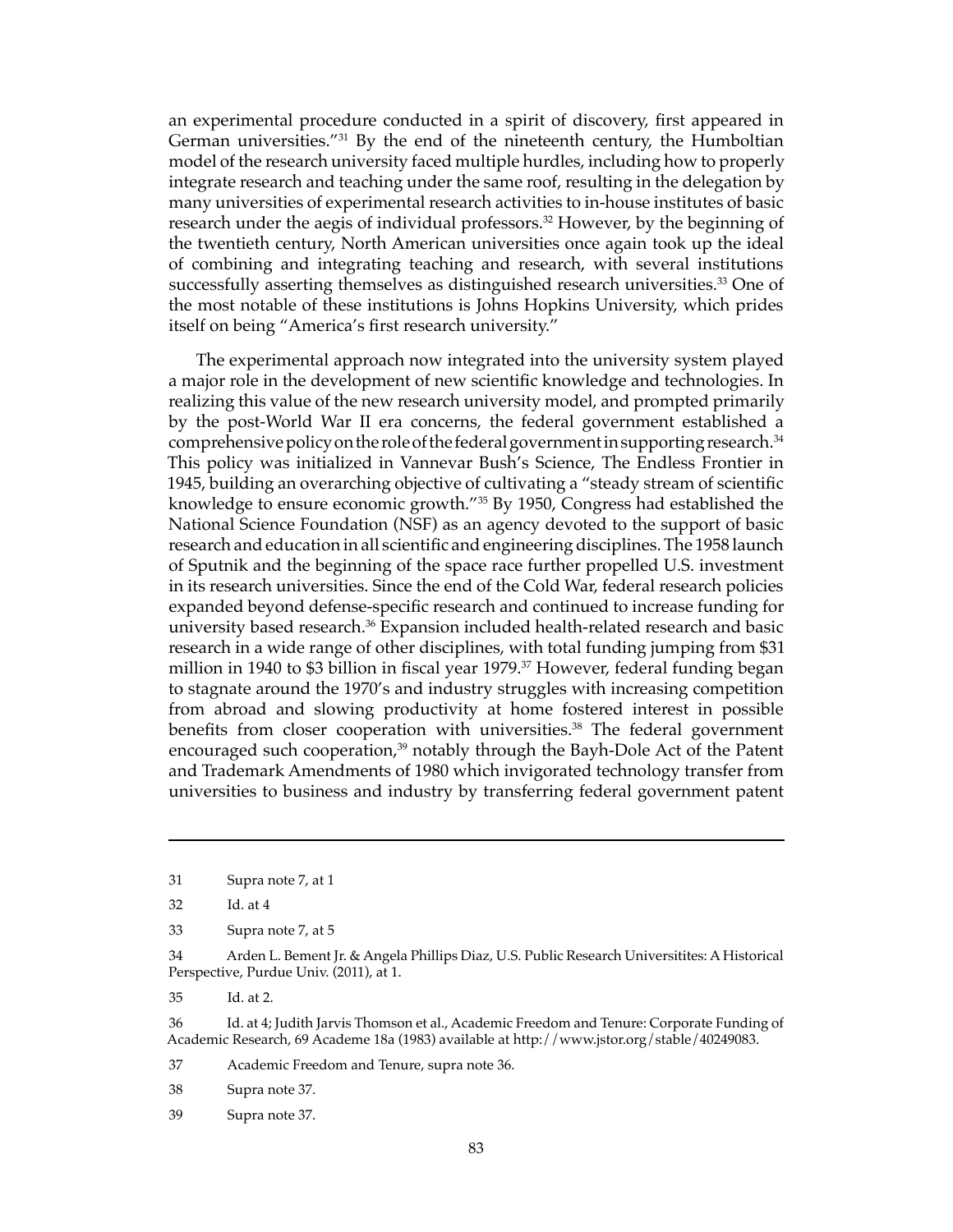rights from the results of federally funded research to universities.<sup>40</sup> The Bayh-Dole legislation had a "significant impact," creating a "compelling incentive for universities and industry to partner in the commercialization of scientific discoveries" and resulting in the number or patents awarded to university faculty to increase fourfold from 1988-2003.<sup>41</sup> Though the federal government remained the dominant source of funds for university research, the amount provided by industries rose since the 1970's and into the 80's, focusing especially in the fields of biology, chemistry, and engineering.<sup>42</sup> In recent years, funding has diminished, with funding through the National Institute of Health (NIH) and the National Science Foundation (NSF) being cut by  $5\%$  for the 2013 fiscal year<sup>43</sup> and industry funding slowing due to recent economic crisis.<sup>44</sup>

#### **III. Conflicts of Interest and the Limits of the Common Rule**

### **A. The basic conflict**

The diminishment of funding sources poses an age old problem for researchers in the university setting: money. A criterion for being called a research university is the significant amount of basic research that must be conducted there, with the measure of that effort being "the magnitude of research grants received by its professional research staff from funding agencies."45 It is common knowledge that drawing in an adequate amount of funding is a tenure requirement for many professors in the sciences. The pressure to develop and produce successfully is only intensified by the limitation of resources.

However, the funding issue simply exacerbates what is already an issue in the field of human subject research. Inherent in the relationship between researchers and their subjects is a tension between the goals of the researchers – be it knowledge and the good of society, profit, or merely job security – and the dignity and autonomy of the subject. The Common Rule attempts to regulate these tensions by outlining the primacy and necessity of obtaining and documenting informed consent, establishing requirements for Institutional Review Boards (IRBs) and their analyses, adding protections for specified "vulnerable" classes, and including requirements for assuring compliance by research institutions.<sup>46</sup> Crafting an adequate regulatory scheme is no easy feat, particularly in an area

44 Yudhijit Bhattacharjee, Industry Shrinks Academic Support, 312 Sci. (2006), http://www. sciencemag.org.

45 Supra note 7, at 8

<sup>40</sup> Supra note 34, at 4

<sup>41</sup> Id. at 5; Jerry G. Thursby & Marie C. Thursby, Faculty Participation in Licensing: Implications for Research, 40 Res. Pol'y 20, 20-29 (2011).

<sup>42</sup> Supra note 37.

<sup>43</sup> Michael Price, Funding Cuts Ravage Academic Laboratories, 2013 Sci. Careers: The Job Market (2013), http://www.sciencemag.org/careers/2013/09/funding-cuts-ravage-academiclaboratories.

<sup>46</sup> Supra note 27; Supra note 12; Carl H. Coleman, Vulnerability as a Regulatory Category in Human Subject Research, 2009 J. of Law, Med. & Ethics (2009).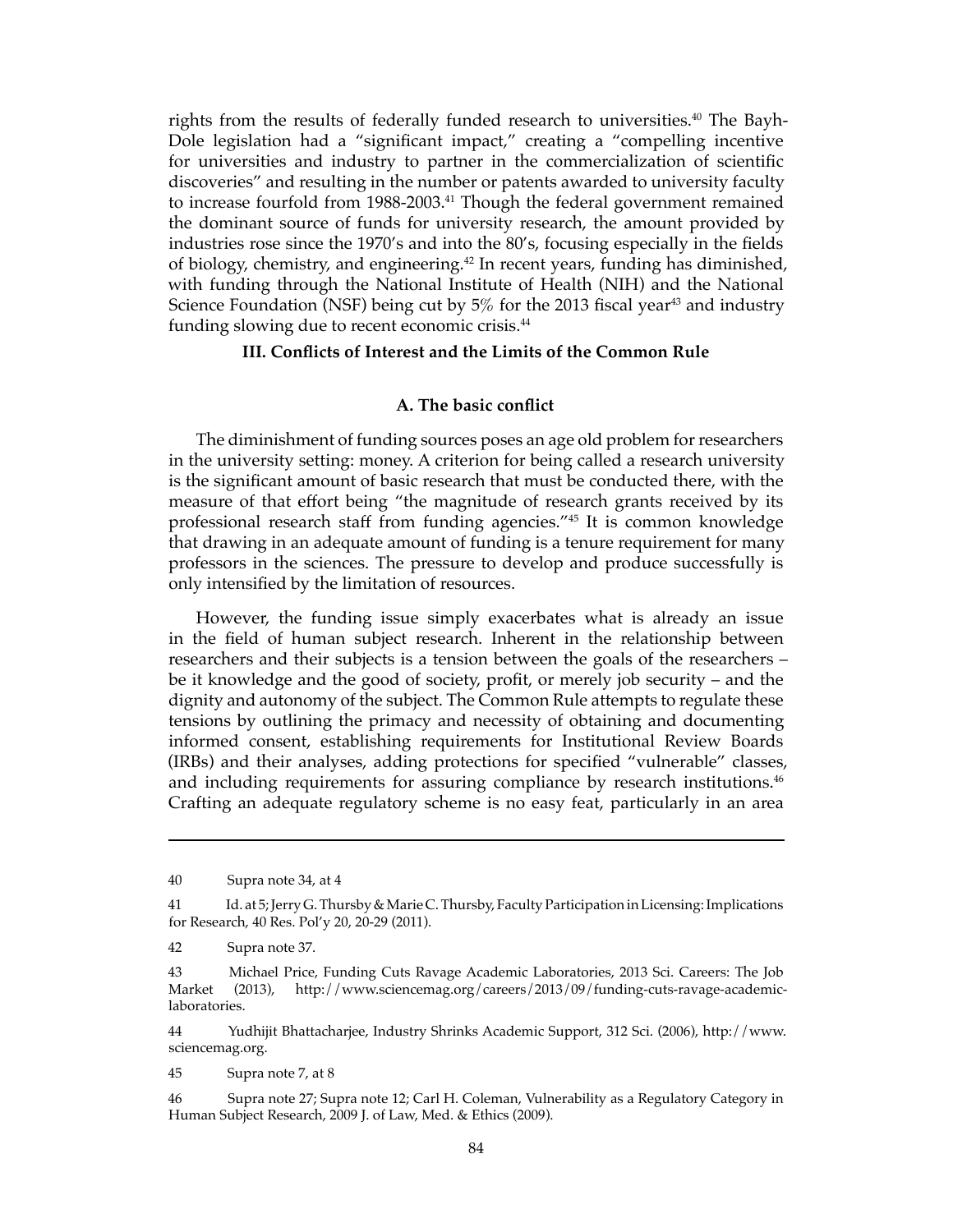as large and diverse as human subject research, but it is an absolute necessity. Unfortunately, the laws currently in place fall short of the task.

#### **B. Experiments gone awry**

The ineffectiveness of IRBs and the current Common Rule system is most starkly felt when death is the result, and particularly when death is the result at a highly regarded institution, expected to be the hallmark of not only successful, but also ethical research. The unfortunate reality is that every experiment involving human subjects will involve some level of risk of death, but when the regulatory system designed to protect against unacceptably high levels of that risk fails to do so, the results can be tragic.

Notable recent examples include Johns Hopkins University and the University of Minnesota. In 2011, Johns Hopkins, who received at the time more federal research money than any other research university at a hefty \$310 million in 2010, had almost all of its federally financed medical research suspended after a federal oversight committee investigated the death of young volunteer in a research study at the university.<sup>47</sup> The agency cited a failure by the university's IRB to take proper precautions to protect the research subjects and required the university to structure a new program to ensure their IRB was properly educated on federal human subject research regulations.<sup>48</sup> The young volunteer died a month after inhaling hexamethonium, an unapproved drug being used to test the causes of asthma.49

In an even more disastrous experiment, the University of Minnesota became the subject of public scrutiny after the violent death of a young man taking part in a clinical study at the university became widely publicized. Dan Markingson was a psychotic patient enrolled into a university led study of the drug Seroquel after having been involuntarily committed as a violent threat to himself and others in 2004. Despite his mother's protests and a previous determination that Dan was incapable of consent, Dan was made to partake in the study for five months until he committed a bloody suicide with a box-cutter.<sup>50</sup> The case of Dan Markingon was particularly egregious not only for concerns with informed consent, but also for the relationship between the university researcher in charge of Dan's case and AzraZeneca, the drug company seeking to promote Seroquel. It was only after several years of intense prompting by Markingon's mother and others that the case came to light after having been successfully hushed and hidden from the public,

48 Id.

<sup>47</sup> G. Kolata, Johns Hopkins Death Brings Halt to U.S.-financed Human Studies, 2001 N.Y. Times A1 (2001).

<sup>49</sup> Id.

<sup>50</sup> Carl Elliot, "I Was Just Following Orders": A Seroquel Suicide, a Study Coordinator, and a "Corrective Action", 2012 Mad in America Science, Psychiatry & Community (2012) at, https://goo. gl/QdWVCU; Carl Elliot, University of Minnesota Blasted for Deadly Clinical Trial, Mother Jones, Apr. 3, 2015 at, http://goo.gl/9aobJb.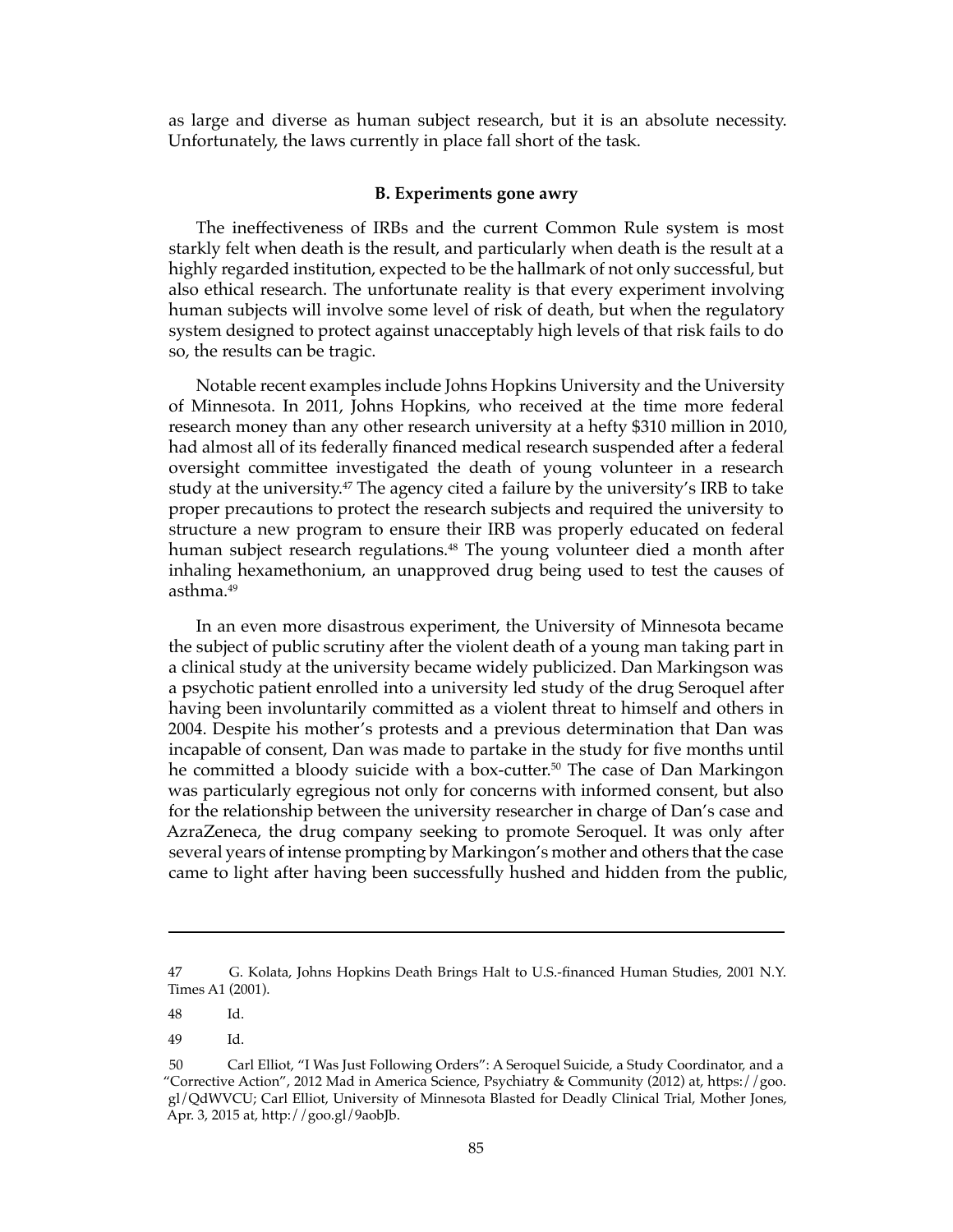reportedly by university officials.<sup>51</sup> Such an instance more potently demonstrates the conflict of interest that can arise where both the researcher and an industry stand to make a profit.

In less death-ridden cases, the courts have attempted to address the issue of informed consent, though the amount of case law in this area is very limited. $52$ (Dan Markingon's case was dismissed on the grounds of immunity.53) In the 2001 case Grimes v. Kennedy, the court addressed the issue of children being enrolled in clinical trials after parents filed suit for negligence in a study conducted by a "prestigious research institute, associated with Johns Hopkins University."54 The study was a non-therapeutic research program investigating the effect of different lead abatement procedures for apartments containing lead dust and paint which required children to be exposed to varying levels of lead dust. After the study had been ongoing for some time, several of the children were found to have accumulated hazardously high levels of lead in their blood to the knowledge of the researchers who then failed to notify parents. The Maryland court concluded that parents or other surrogates could not consent to the participation of a child in nontherapeutic research where there is any risk of injury or damage to the health of the subject.<sup>55</sup>

In a 2014 class action against members of the University of Alabama Institutional Review Board, children who had been members of a clinical trial involving research on premature infants with extremely low birth weights filed suit for injury as a result of the study. The clinical trial had two aspects: 1) "exploring treatment with continuous positive airway pressure"; and 2) "determining the appropriate levels of oxygen saturation in extremely low-birth-weight infants by comparing a lower versus higher range of levels of oxygen saturation in such infants."56 The plaintiff's parents contended that they "would not have enrolled the Plaintiffs [in the study] had they been informed of the true risks, benefits, and nature of the [Trial] [sic]."<sup>57</sup> This case granted defendants a motion to dismiss, again highlighting the lack of solid case law dealing with Common Rule violations and also emphasizing issues with the accountability of IRBs, who are often guarded on the grounds of immunity.58 Where it can be difficult to hold IRBs accountable for failing to adequately safeguard human subjects, a stronger regulatory system is needed upfront.

Some research studies involve bodily harm, but others can be less threatening physically while still giving pause to the conflict of interest at hand. A more recent

52 Grimes v. Kennedy Krieger, 782 A.2d 807 (Md. 2001), see footnote 1.

- 54 Grimes v. Kennedy, supra note 51.
- 55 Grimes v. Kennedy, supra note 51.
- 56 Looney v. Moore, (2014), (slip Copy).
- 57 Id.
- 58 Id.

<sup>51</sup> Carl Elliot, Why the University of Minnesota Psychiatric Research Scandal Must Be Investigated, MinnPost, Mar. 28, 2013 at, https://goo.gl/YxD3gI.

<sup>53</sup> Supra note 50.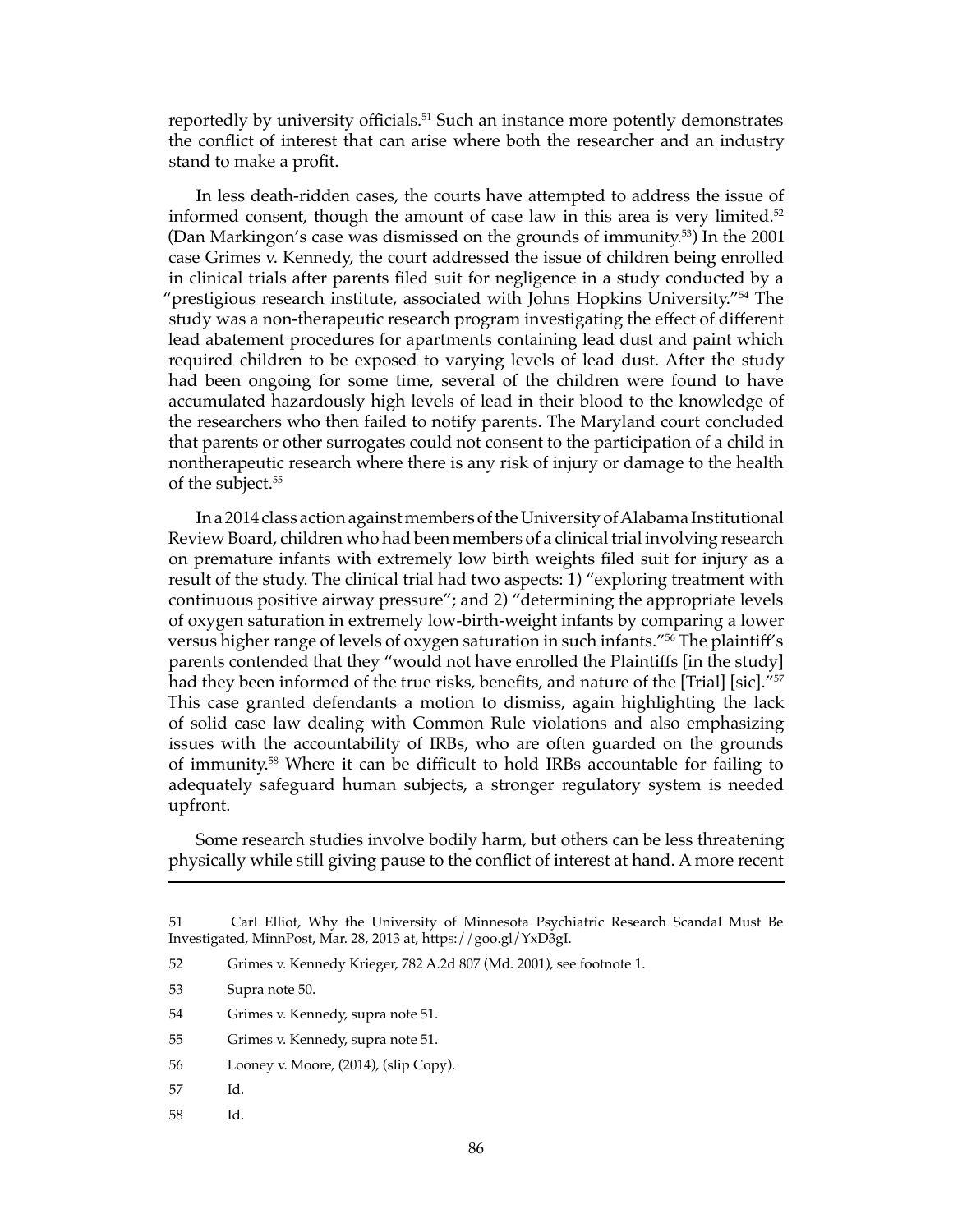case involved the University of Maryland and chocolate milk. The University collaborated with industry partners through a program called the Maryland Industrial Partnerships Program, the goal of this collaboration being to foster job creation. The milk manufacturer whose chocolate milk was being tested funded approximately ten percent of the study, which proved to be favorable in showing the manufacturer's brand of chocolate milk as contributing to improvement in concussion related injuries. Several have called out the University's study for being "shoddy" and unscientific as the study was released in 2015 without having been published or peer reviewed first. Others point to it as yet another example of the "commercialization" of university research. As one review in BioMed Central put it, "The growing emphasis on commercialization of university research may be exerting unfound pressure on researchers and misrepresenting scientific research realities, prospects and outcomes."59

### **C. Important tenants of the Common Rule and their limitations**

Designed to prevent against disastrous cases, the two most impactful tenants of the Common Rule are the establishment of the IRB and the use of informed consent. In application, however, the Common Rule seems to have collapsed into a system where the IRBs focus primarily on consent forms and significantly less on the other elements highlighted.

The Common Rule specifies that IRB's focus on seven elements: risk minimization, risk/benefit comparison, equitable subject selection, informed consent, data monitoring to ensure safety, privacy protection and confidentiality, and protection of vulnerable subjects.<sup>60</sup> However, one study of 20 IRB meetings across 10 leading academic medical centers showed that on the low end, only 40% of the IRBs discussed equitable subject selection, whereas on the high end, 98% of IRBs discussed informed consent extensively.<sup>61</sup> The second highest after informed consent was 87% of IRBs having discussed protection of vulnerable populations, with the remaining Common Rule criteria falling between the 40% and 87% discussion rates, the result being a lack of uniformity in application of essential elements of human subjects protection across IRBs.<sup>62</sup>

In addition to problem of inconsistent IRB coverage of the basic protections required in the Common Rule, the adequacy of informed consent has been called into question. Some would say using informed consent as "anything goes so long as there is consent" is a flawed basis<sup>63</sup> and others discuss the difficulty in establishing

<sup>59</sup> Julia Belluz, The Incredible Tale of Irresponsible Chocolate Milk Research at the University of Maryland, 2016 Vox, Jan. 16, 2016 at (2016), http://www.vox.com/2016/1/16/10777050/universityof-maryland-chocolate-milk; (citing 2015 review in BioMed Central at http://bmcmedethics. biomedcentral.com/articles/10.1186/s12910-015-0064-2).

<sup>60</sup> Supra note 27, Charles W. Lidz et al., How Closely Do Institutional Review Boards Follow the Common Rule?, 87 Acad. Med., May 22 (2012).

<sup>61</sup> How Closely, supra note 60.

<sup>62</sup> Supra note 61.

<sup>63</sup> See generally, Richard W. Garnett, Why Informed Consent? Human Experimentation and the Ethics of Autonomy, 36 Cath. Law. (1996) at 465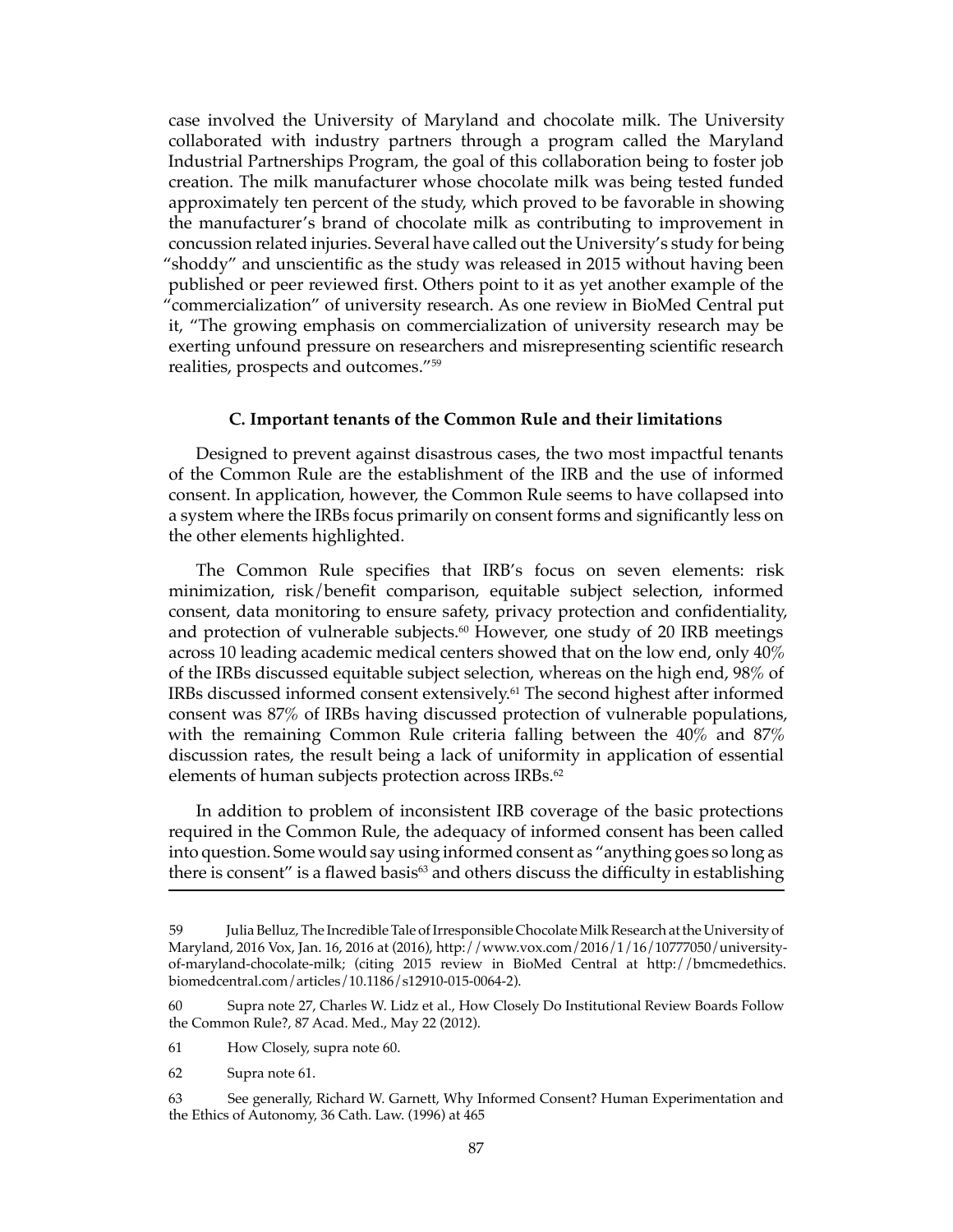exactly what informed consent means. While the Common Rule calls for the inclusion of pertinent information, $64$  it has regularly been the case that researchers bury important aspects of the research experiment within lengthy and convoluted documents, difficult for the lay person, who is in many cases the research subject, to understand.65 Also, questions of whether certain classes of persons can consent at all, including children, the mentally disabled, and those particularly vulnerable to coercion, such as prisoners, remain, as do questions about whether it is ethical for such vulnerable persons to have others consent for them.

Essentially, the current limitations of the Common Rule come from the internal nature of the IRBs, their lack of uniformity due to a lack of resources and education, and the inadequacy of informed consent. While ideally human subject research will occur between educated and aware subjects who are given full access to all necessary information to make a legitimately consenting decision, the reality is that informed consent documents are often dense and hide necessary information. This issue is further exacerbated by the fact that IRBs focus entirely too much on informed consent alone and hardly enough on the ethical quality of the research experiment itself and the vulnerability of the subjects taking part in the study. Furthermore, they are often swamped with reviewing a multitude of research projects ongoing at their own institutions. Unfortunately, though, informed consent standing alone, especially as it is currently applied, can hardly safeguard persons from the often deadly risks associated with poorly regulated clinical trials.

# **IV. The Common Rule Going Forward A. The Notice of Proposed Rulemaking**

On July 2011, the U.S. Department of Health and Human Services (HHS) took a giant step towards the first general overhaul of the Common Rule since it was first issued in 1991 by publishing the Advanced Notice of Proposed Rulemaking (ANPRM).<sup>66</sup> The ANPRM was much awaited by many who believe modernization of the Common Rule is desperately needed but it did not advance anywhere until four years later, on September 8, 2015, when the Notice of Proposed Rule Making (NPRM) made its debut. The Office of Human Research Protections stated that the focus of the NPRM was to elaborate particularly on two of the three key concepts upheld in the Belmont Report, autonomy and beneficence, $67$  in addition to the last of the concepts, justice.<sup>68</sup>

In order to achieve this, eight major proposals have been included in the NPRM, some new and some adapted from the ANPRM, which hope to streamline

<sup>64</sup> Supra note 37.

<sup>65</sup> Grimes v. Kennedy, supra note 51.

<sup>66</sup> U.S. Department of Health & Human Services, NPRM 2015 - Summary, http://www.hhs. gov/ohrp/humansubjects/regulations/nprm2015summary.html.

<sup>67</sup> Video: Office of Human Research Protections: Webinars on the Notice of Proposed Rulemaking (NPRM) (Sept. 30, 2015) at, https://www.youtube.com/watch?v=ykxT25ze-rg&list=P Lrl7E8KABz1FtLMpK2zPa8nqV-F-xhW2C&index=1.

<sup>68</sup> Proposed Rules, Fed. Reg. (Sept. 8, 2015) (to be codified at 45 C.F.R.) at 11.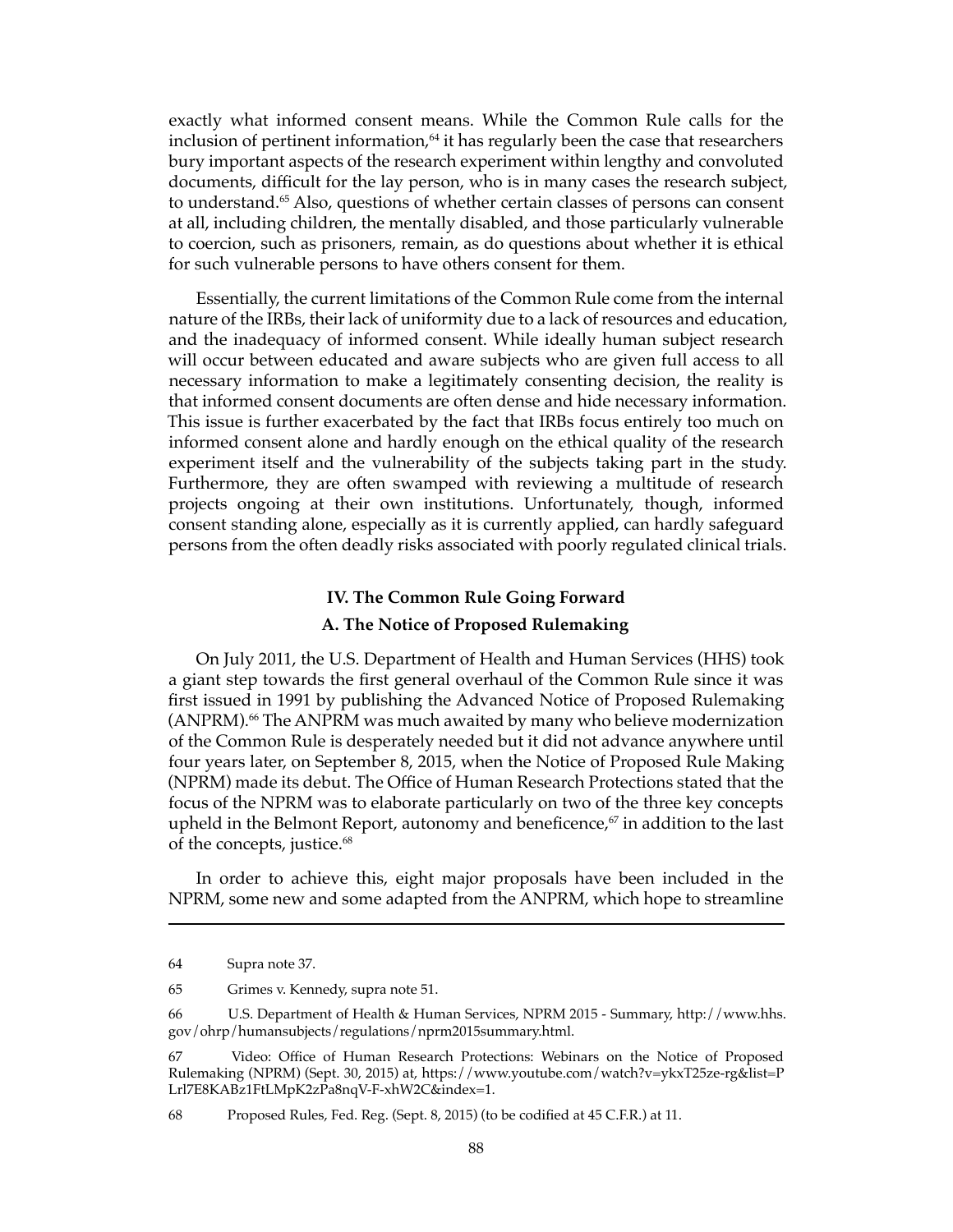the entire process and give greater protection and control to participating human subjects. The NPRM "sets forth proposals to modify informed consent for biospecimen research, improve the understandability of consent forms, mandate single institutional review board (IRB) oversight of research, and establish data security safeguards."<sup>69</sup> In addition, the NPRM seeks to extend the scope of the policy to cover all clinical trials conducted as an institution that received federal funding for human subjects research, regardless of their particular funding source.<sup>70</sup> Finally, the NPRM adds exemption and exclusion categories, as well as categories for which continued IRB review throughout the life of the research experiment can be eliminated.71

Four of these proposals particularly impact the situation of the research university. The most major (logistically speaking) proposed change has been to almost always require informed consent for the secondary use of biospecimens,<sup>72</sup> regardless of their identifiability.<sup>73</sup> Essentially, the proposal would expand the definition of a human subject to include biospecimens.<sup>74</sup> Previously the definition of human subject for purposes of the common rule only included a living person about whom a researcher obtains personal data or private information that can be connected to the person;<sup>75</sup> de-identified biospecimens were not included. Two alternative proposals call for expanding the definition to either include whole human genome sequencing or to include only certain biospecimens used in particular technologies.76 Under the NPRM, consent will almost always be needed to conduct research with even de-identified biospecimens. In order to help cover the magnitude of specimens this change would include, the NPRM allows for "broad consent" to be given for the unspecified future use of biospecimens in research, as opposed to specific consent for a specific study. Additionally, the IRB's ability to waive the consent requirement for the use of biospecimens is further

<sup>69</sup> Ropes & Gray, Alert: HHS Proposes Major Overhaul of the Common Rule, , Sept. 8, 2015 at https://www.ropesgray.com/newsroom/alerts/2015/September/HHS-Proposes-Major-Overhaul-of-the-Common-Rule.aspx

<sup>70</sup> Sweeping Changes Proposed to Common Rule Governing Human Subjects Research, Quorum Blog, Sept. 4, 2015 at, http://www.quorumreview.com/2015/09/04/nprm-2015-summarypost/.

<sup>71</sup> Supra note 67.

<sup>72</sup> Id.; Video: Research Match, Enhancing and Clarifying Consent Forms and Establishing Standard Safeguards (Streamed Live Nov. 18, 2015) at, https://www.youtube.com/ watch?v=FBTHKkkOP5E.

<sup>73</sup> Supra note 67.

<sup>74 &</sup>quot;Biospecimens are materials taken from the human body, such as tissue, blood, plasma, and urine that can be used for cancer diagnosis and analysis. When patients have a biopsy, surgery, or other procedure, often a small amount of the specimen removed can be stored and used for later research. Once these samples have been properly processed and stored they are known as human biospecimens." National Cancer Institute, Patient Corner: What Are Biospecimens and Biorepositories?, Biorepositories & Biospecimens Res. Branch, July 28, 2014 at http://biospecimens. cancer.gov/patientcorner/.

<sup>75</sup> Research Match, supra note 72.

<sup>76</sup> Supra note 68, at 15.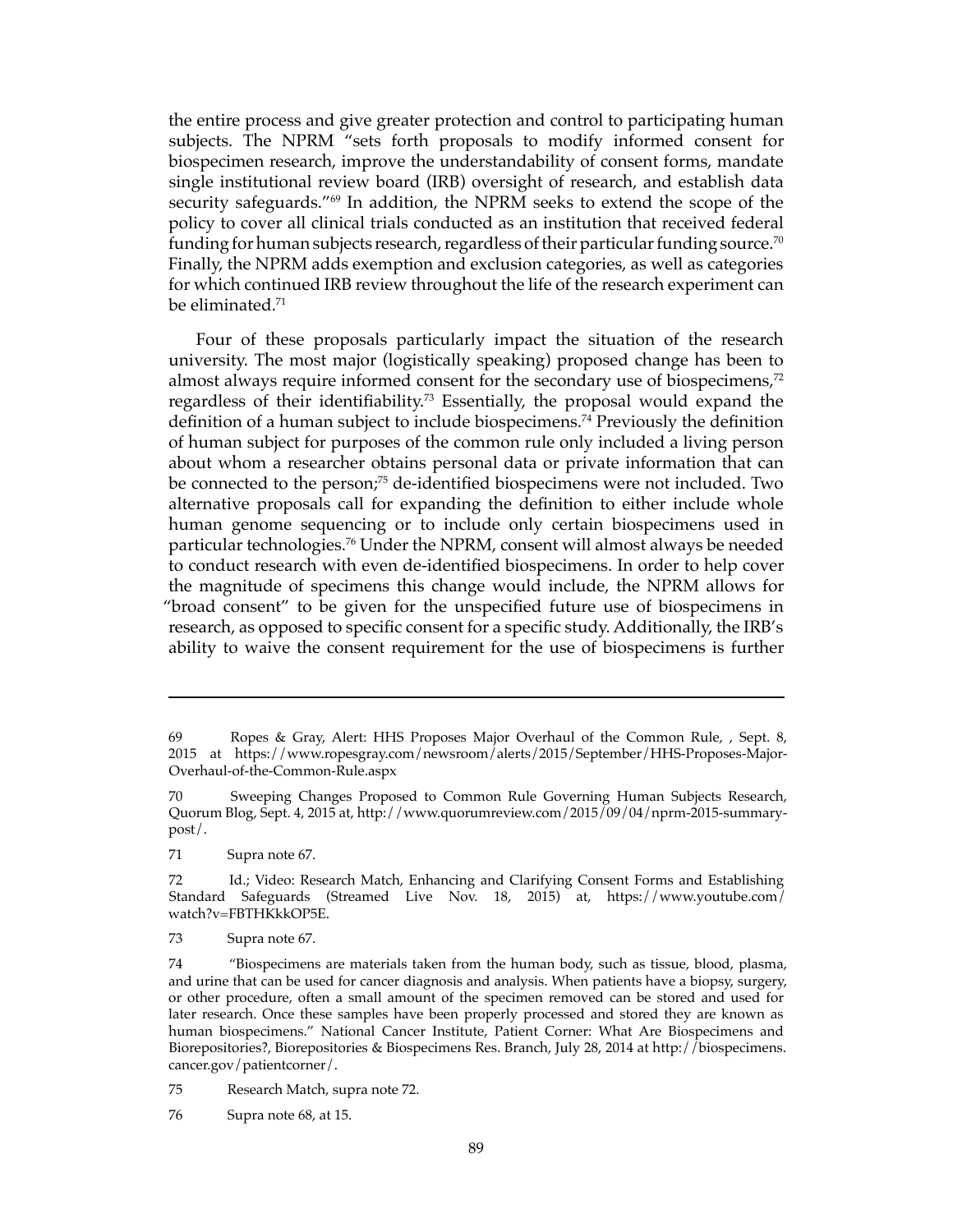limited under the NPRM.<sup>77</sup> These changes are designed to further the Belmont goal of autonomy, giving persons control over the use of their biospecimens.78

The second major proposal the NPRM makes is to simplify the informed consent document. Also in keeping with the goal of enhancing autonomy, the NPRM calls for information to be presented in sufficient detail and organized and presented in a way that facilitates prospective subject's understanding of the reasons why one might or might not want to participate.79 One key new feature is the addition of the reasonable person standard, designed to be akin to the legal understanding of the reasonable person.<sup>80</sup> The NPRM emphasizes that essential information that a reasonable person would want to know should be given to prospective participants upfront in consent documents before any other supplemental information is provided.<sup>81</sup> Additionally, supplemental information is encouraged to be organized into an Appendix to further organize and clarify the informed consent document. Finally, to achieve greater transparency, the NPRM calls for a one-time requirement that consent forms of clinical trials be posted on a designated government website sixty days after the recruitment process for the study closes, making the forms accessible to the public eye.<sup>82</sup>

Particularly of interest to university researchers, a third major proposal seeks to bring more clinical research under the Common Rule regulations. It requires U.S. institutions which receive any sort of federal funding for non-excluded, nonexempt human subject research to subject all of their clinical trials to the Common Rule, regardless of any other funding sources. The only exception for this proposal would be clinical trials already subject to FDA regulation.<sup>83</sup> This proposal thus impact not only the universities conducting the research, but also the sponsors who partner with university researchers to conduct clinical trials.

Finally, advantageous to researchers moving between universities, the NPRM calls for only one IRB to review multi-site research conducted at U.S. institutions. Previously, the IRB from each location where the research was being conducted had to independently review the research project. Exceptions to this proposal are made where more than one IRB is required by law or where a federal department or agency determines more than one IRB is needed. As a part of this proposal, independent IRBs will be held directly accountable for compliance with the Common Rule.<sup>84</sup>

B. Analyzing the changes in light of university conflicts

- 80 Id.
- 81 Supra note 68, at 6.
- 82 Id.
- 83 Supra note 67
- 84 Supra note 68, at 51.

<sup>77</sup> Supra note 67.

<sup>78</sup> Id.

<sup>79</sup> Id.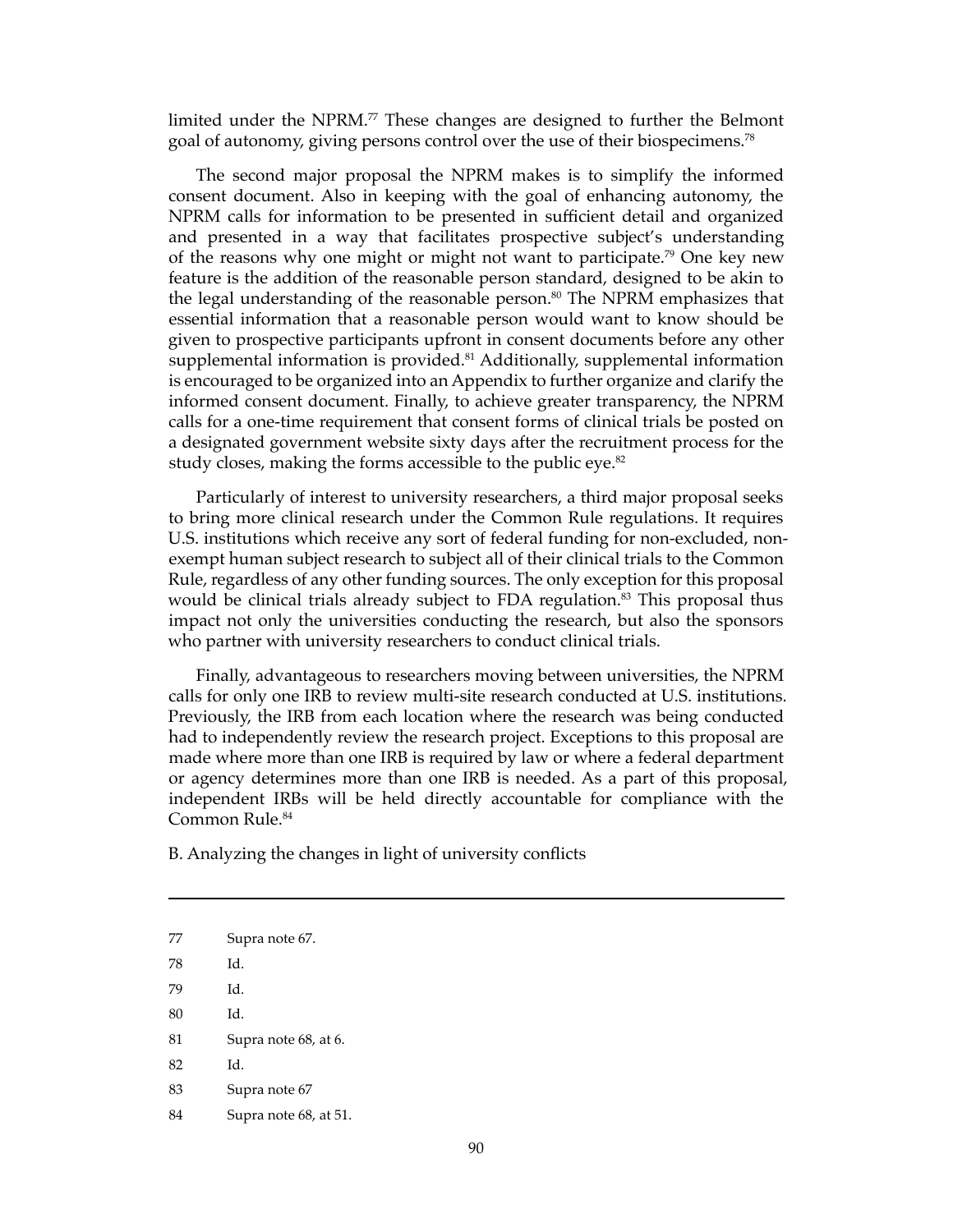The NPRM is over 130 pages of dense and sometimes vague proposals – covering about eighty-eight different issues within eight major changes – making it difficult even for experts to digest and understand the changes and what impacts they will have.<sup>85</sup> From what can be discerned, four of the eight proposed changes included in the NPRM are specifically related to the issues highlighted in this paper. In sum, they are the proposal to sometimes require consent for certain biospecimens, the proposed reorganization of the informed consent document, the proposal to require only one IRB review research taking place at multiple different U.S. locations, and the proposed expansion of the Common Rule's coverage regardless of funding source.

The proposal to require consent for the use of certain biospecimens poses a massive logistical problem for researchers everywhere, including at universities. The vast majority of biospecimens are collected during clinical service, rather than specifically for the cause of research. Broad consent upfront helps to blanket all of the biospecimens moving from collection in clinical service to the research arena, but in practice it will make the process more expensive, requiring researchers to track the type of consent and which biospecimen it is linked to.<sup>86</sup> This tracking is key particularly where consent waivers are involved. IRBs have the authority to waive the consent requirements where there is compelling scientific reasons for the use of the biospecimens and the research cannot be conducted with other biospecimens for which consent can be or was obtained. However, IRBs will not be permitted to waive the consent requirement if the individuals providing the biospecimens were asked to give broad consent and declined.<sup>87</sup> Adding additional cost burdens such as these tracking requirements will impose can only contribute to the funding burdens of university researchers.

Next, the proposals look to the consent document to attempt to give human subject participants greater awareness and control over their involvement in the human subject research. The NPRM added the reasonable person standard, stated that information important to the reasonable person should be placed upfront and in a clearly organized manner in the consent document, encouraged that other supplemental information be organized neatly in an appendix, and required that the consent document be posted on a government website once the recruitment period closes. However, these changes not only minimally improve the issue of informed consent, but also create new problems. Nowhere in the NPRM is the definition of the reasonable person expounded upon,<sup>88</sup> causing confusion about what information and even what reading levels satisfy that standard, particularly among different demographics of human subject populations.<sup>89</sup> The Common Rule and the NPRM provide mandatory elements which should be included in the

<sup>85</sup> Research Match, supra note 72 (citing Maureen Smith).

<sup>86</sup> Id. (citing Dr. Mark Schreiner).

<sup>87</sup> Supra note 67.

<sup>88</sup> Research Match, supra note 72; Supra note 67 (Only mentioned in this video that it is akin to the legal standard).

<sup>89</sup> Research Match, supra note 72 (citing Jeri Burtchell).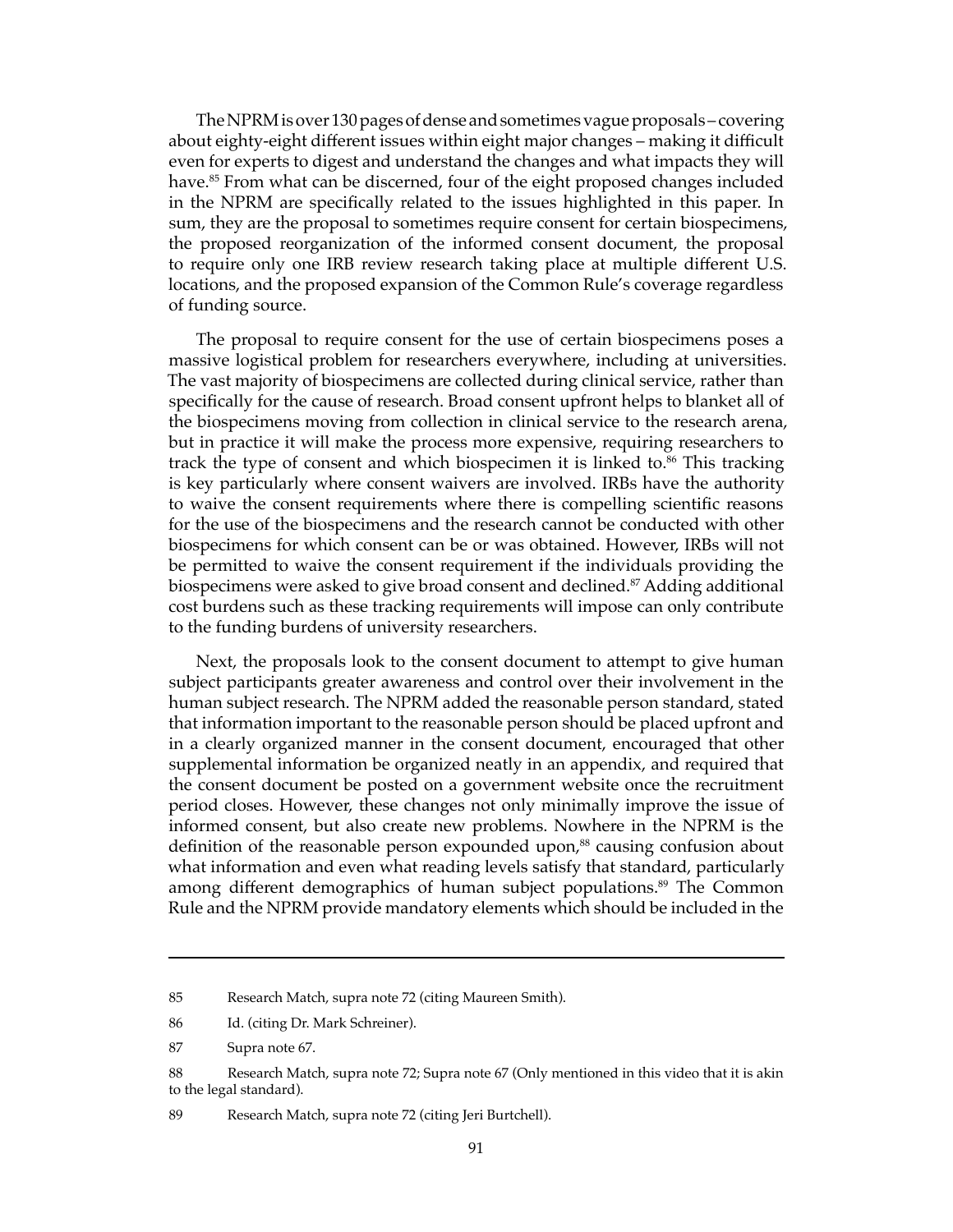consent form,<sup>90</sup> but some argue not all of these elements are pertinent to different subject populations.<sup>91</sup> Secondly, no templates or specific guidelines are given for what constitutes "clearly organized," other than a general suggestion to include important elements upfront and supplemental information in an appendix. Finally, the posting requirement is expected to be burdensome without providing any clear benefit. It is a one-time posting requirement, taking place after the recruitment process concludes, meaning it neither benefits those interested in being recruited to participate in the study nor does it provide up to date information once the

90 The eight elements currently required in the Common Rule are as follows:

1. A statement that the study involves research, an explanation of the purposes of the research and the expected duration of the subject's participation, a description of the procedures to be followed, and identification of any procedures which are experimental;

2. A description of any reasonably foreseeable risks or discomforts to the subject;

3. A description of any benefits to the subject or to others which may reasonably be expected from the research;

4. A disclosure of appropriate alternative procedures or courses of treatment, if any, that might be advantageous to the subject;

5. A statement describing the extent, if any, to which confidentiality of records identifying the subject will be maintained;

6. For research involving more than minimal risk, an explanation as to whether any compensation and an explanation as to whether any medical treatments are available if injury occurs and, if so, what they consist of, or where further information may be obtained; consist of, or where further information may be obtained;

7. An explanation of whom to contact for answers to pertinent questions about the research subject' rights, and whom to contact in the event of a research-related injury to the subject; and

8. A statement that participation is voluntary, refusal to participate will involve no penalty or loss of benefits to which the subject is otherwise entitles, and the subject may discontinue participation at any time without penalty or loss of benefits to which the subject is otherwise entitled.

Supra note 27.

Elements to be added or changed by the NPRM are as follows:

1. The number of subjects to be included in the trial

2. Prospective subjects are to be informed that their biospecimens may be used for commercial profit and whether the subject will or will not share in this commercial profit.

3. Prospective subjects are to be informed of whether clinically relevant research results, including individual research results, will be disclosed to subjects, and if so, under what individual research results, will be disclosed to subjects, and if so, under what conditions.

4. Provide subjects or their legally authorized representatives with an option to consent, or refuse to consent, to investigators re-contacting the subject to seek additional information or biospecimens or to discuss participation in another research study.

Research Match, supra note 72 (citing Carson Reider and Dr. Ross McKinney).

91 Research Match, supra note 72. (For example, a patient population with diabetes would not necessarily need additional information about diabetes treatment or simplified language concerning diabetes since they are already familiar with the disease).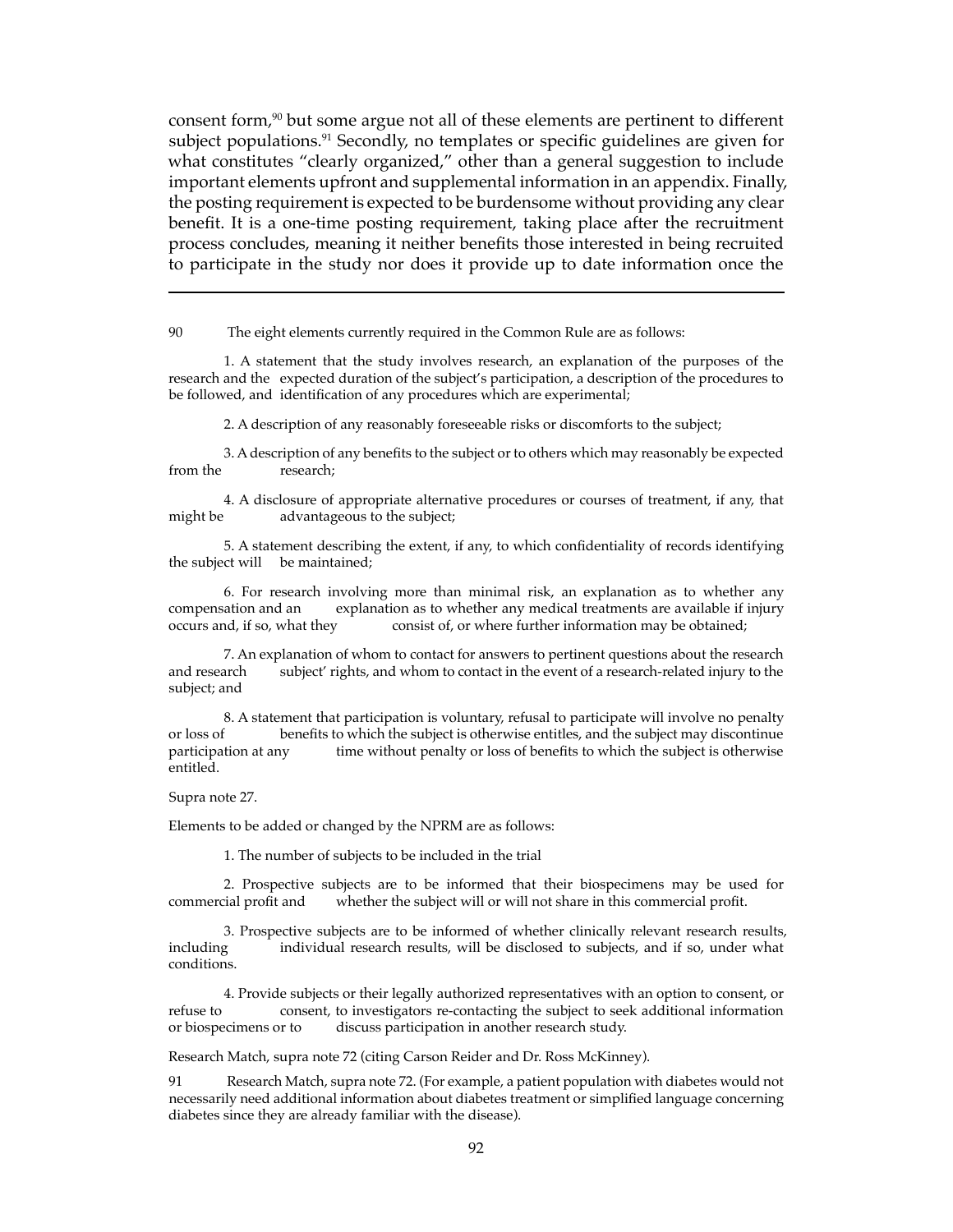study commences as the study may be changed or updated as it progresses.<sup>92</sup>

Moreover, some experts complain that the protections of informed consent should not be focused on the document but rather on the process.<sup>93</sup> While some would argue that the move to streamline the document is an effort to reduce paternalistic attitudes in how researchers deal with participants, others would say the move actually enhances those paternalistic notions because ultimately the IRB will still be the only entity to fully review consent documents.94 Dr. Ross McKinney, Director of Bioethics at the Trent Center, said in response to the NPRM consent form proposals that, "what we were urged to do in Belmont was respect for persons, and autonomy is one element of that respect, but when you present information to people that they cannot understand in a format that they will not bother to go through, you are not respecting persons. The NPRM as best I can see it does nothing to further our respect for persons." In addition, this development still misses a major factor relating to informed consent, and that is the effectiveness of the IRB's reviewing the study itself for inherent ethical dilemmas.95 If the IRBs do not effectively review the consent process in the first place, even the supposed protection of a paternalistic method falls flat.

Furthermore, the NPRM does not discuss who has the final say with regards to the consent documents. This is a major problem for the legitimacy of the consent process because sponsors can and do use this gap to push for the inclusion and exclusion of certain information and formats.<sup>96</sup> Particularly where an IRB is attached to a certain organization rather than functioning independently, they are often placed under enormous pressure to compromise lest the industry sponsor bows out and the researchers are left with inadequate resources and funding.<sup>97</sup> Currently the NPRM and Common Rule do nothing to hold sponsors accountable in the consent process, including having no requiring that sponsors be divulged.<sup>98</sup> This harkens to the NPRM sub-proposal to hold independent IRBs directly accountable for compliance with the Common Rule. The overall proposal to streamline the process for multi-site research by allowing for only one IRB to review is a welcome change because it reduces the existence of conflicting IRB opinions about one research project. Unfortunately, however, the sub-point holding IRBs directly accountable moves the Common Rule further from addressing the real culprit: the sponsors.

Despite this gap, the last of these four proposals, namely the proposal to expand the Common Rule's impact by subjecting all research at a federally funded institution to the federal regulation, does help to address previously untouched problems. The inherent conflict in human subject research is success and profit

- 94 Id.(citing Carson Reider, Dr. Ross McKinney, and Amy Schwarzhoff).
- 95 Supra note 60.
- 96 Research Match, supra note 72 (citing Carson Reider and Dr. Mark Schreiner, etc.)
- 97 Id. (citing Amy Schwarzhoff).
- 98 Id. (citing Dr. Ross McKinney).

<sup>92</sup> Id. (citing Amy Schwarzhoff).

<sup>93</sup> Id. (citing Dr. Ross McKinney and Dr. Mark Schreiner).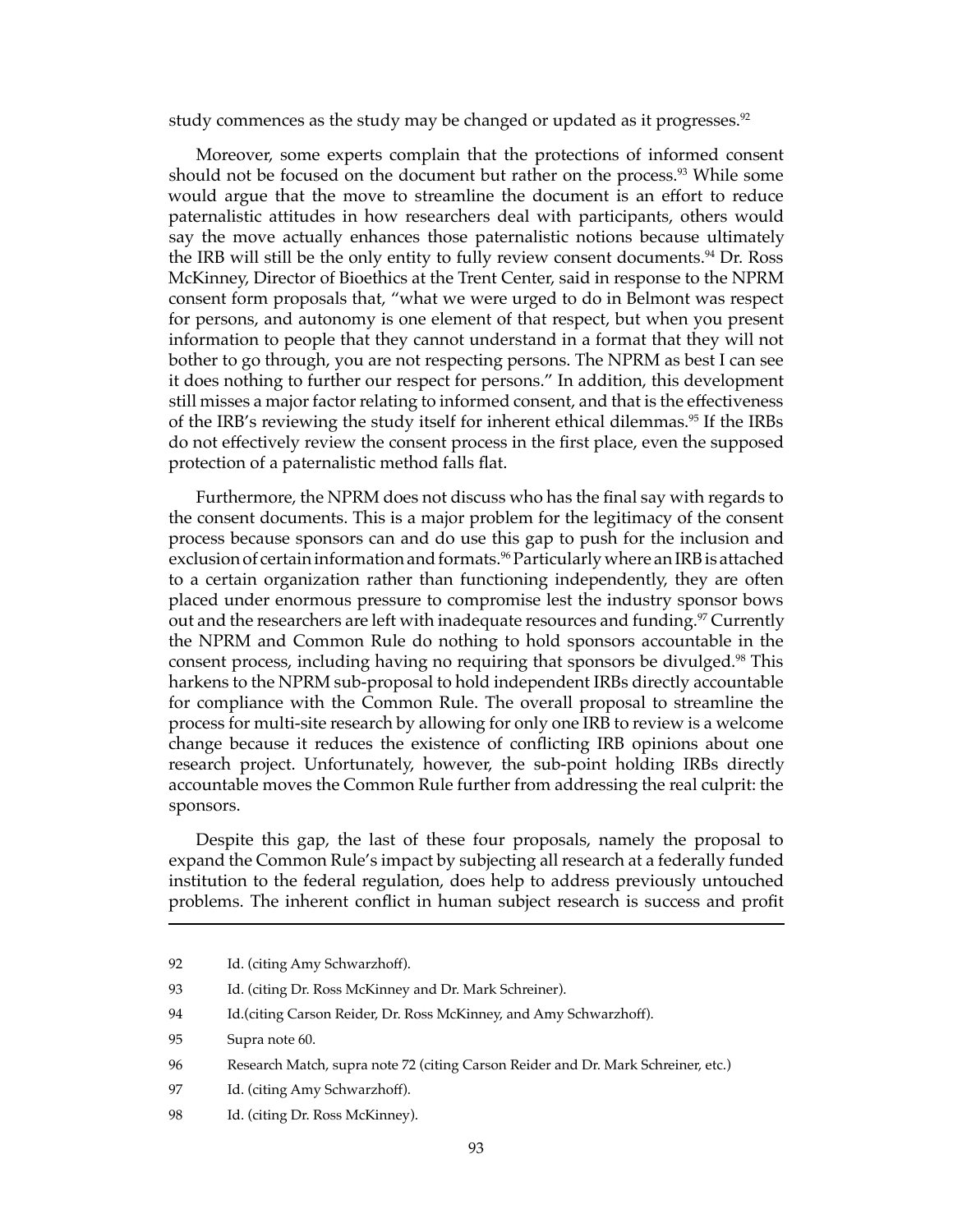versus individual human dignity and safety. Where human subject research is conducted in a competitive market system, the drive for success and profit can easily begin to overcome the rights of the individual human person involved as a human subject. Given that many universities and other research institutions receive at least some portion of their funding from the federal government, this proposal would very quickly expand the scope of the Common Rule to almost all areas of human subject research conducted in the U.S.

#### **C. Going Forward**

The period for notice and comment regarding the NPRM closed, after an extension, on January 1, 2016.<sup>99</sup> 2,189 comments have been filed concerning the NPRM, up from the roughly 1,000 comments that were received concerning the ANPRM.100 From this point, the comments will be addressed by the Department of Health and Human Resources before the release of a final rule which will officially update the Common Rule for the first time since 1991. The final rule is expected to be released sometime in the year 2016.<sup>101</sup>

# V. The Unresolved Conflicts of Interest

The unfortunate reality is the NPRM as it stands is a hugely lost opportunity. Technology has been progressing at unprecedented rates, but the Common Rule needs to address more than just the security and privacy issues that have evolved with technology.<sup>102</sup> As one commenter put it, the "Henrietta Lacks concern over commercialization" is being overblown,<sup>103</sup> and the real issues at hand are not being addressed.

Much of the inherent conflicts of interest embedded in human subject research surrounds the idea and implementation of informed consent. Informed consent has positioned itself as the hallmark principle of each of the major ethical codes; Nuremberg, Helsinki, Belmont, and now the Common Rule. As one critic<sup>104</sup> of

- 101 Id.; Research Match, supra note 72/
- 102 Supra note 68, at 25, 35, 45.
- 103 Research Match, supra note 72 (citing Dr. Ross McKinney)

104 Richard W. Garnett gives an interesting discussion concerning whether informed consent is sufficient as a regulatory tool and safeguarding principle in the area of human interaction. He writes, "We might block the consented-to action, but we pay lip service to consent's justifying role by assuring ourselves that had the consent been untainted, had it been 'informed,' it would have ha moral force. In fact, we pay lip service precisely because we often slightly suspect that consent cannot and foes not always justify. Therefore, in difficult situation, we declare that the decision maker did not or could not really consent, that the consent was not 'informed' or 'knowing' or 'voluntary.' Rather than admit that the consent does not and could not justify the act, we denigrate the consent and, necessarily, the consenter as well.

"This is cheating; it is a subterfuge designed to hide our unease and to allow us to profess

<sup>99</sup> U.S. Department of Health & Human Services, Federal Policy for the Protection of Human Subjects (2016) (docket Folder), http://www.regulations.gov/#!docketDetail;D=HHS-OPHS-2015-0008.

<sup>100</sup> Supra note 67.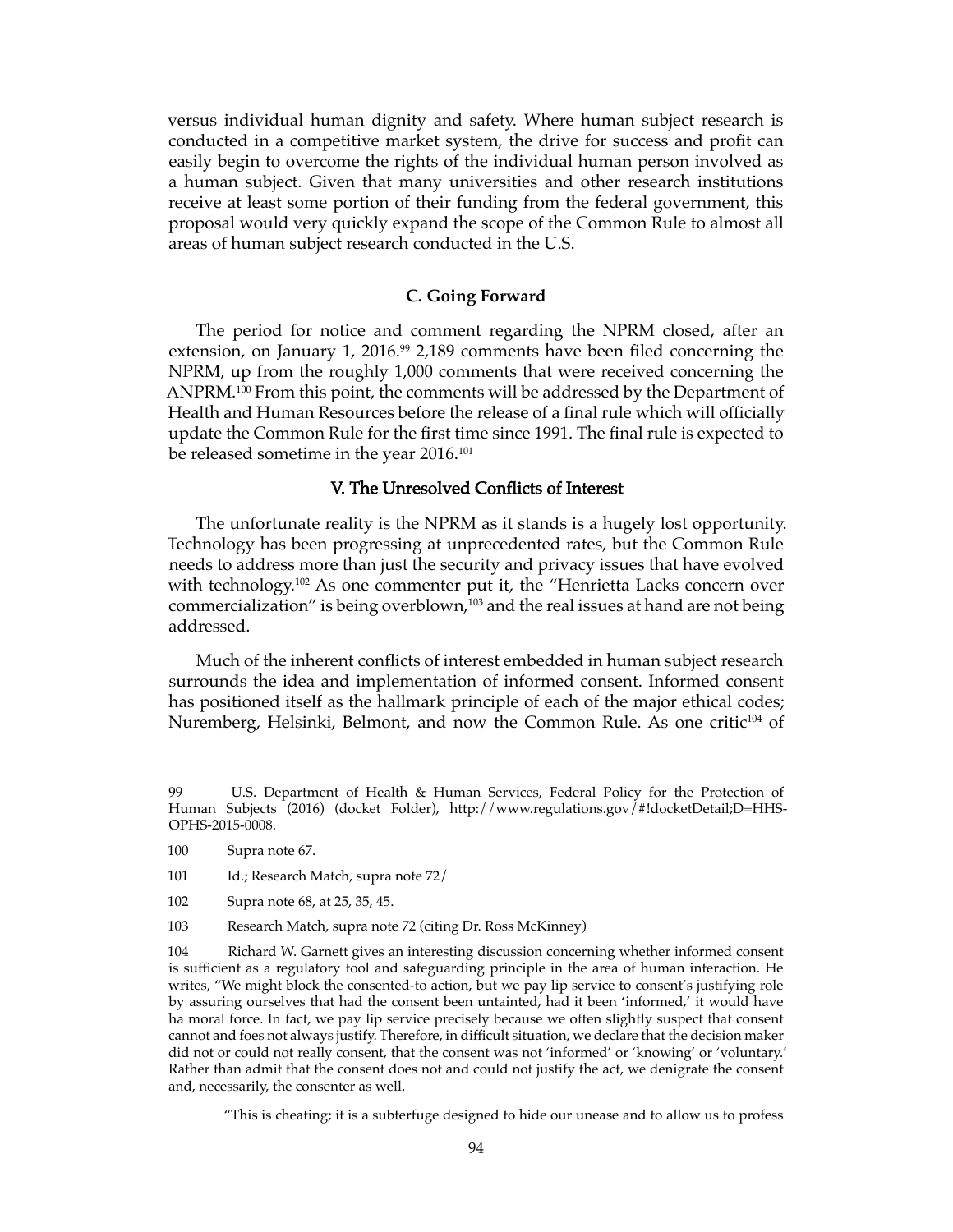informed consent noted, consent "is intimately connected to our ideas of 'liberty' (I may do what I choose to do, and may refuse to consent to actions in which I do not wish to be involved); 'equality' (we all get to consent); 'autonomy' (I and only I may make these choices and decisions); and 'dignity' (I may make these decisions because of who and what I am)."105 He continues, "Perhaps because consent is so embedded in our moral thinking, we put it to at least two different tasks. First, consent is a basic fundamental prerequisite of our political and social institutions and of our dealings with one another. We have lost the premodern vision of the world as an organic whole, and so consent, rather than nature or design, structures the coming together, binding together, and living together of modern master-less men. This side of consent animates the political 'consent theory' and permeates the rhetoric of the American founding. It is a necessary first condition for the legitimacy of the institution or end-state that proceeds from the act of consenting."<sup>106</sup> Without proper conducted and adequately informed consent, the validity of researcher actions is highly suspect, and society cries injustice.

Despite our recognition that informed consent is a defining principle in valid human subject research, we have yet to agree on what informed consent exactly is or what it should look like. Currently, the Common Rule places great emphasis on the actual consent document itself, much to the dismay of many well-meaning practitioners in the research field.107 However, there is little to no empirical research on informed consent and what constitutes an effective method of ensuring the participants in the research study have actual comprehension of the study and the ramifications of being a part of it.108 Lists of required elements, like the one contained in the Common Rule (which is being added to by the NPRM) are only minimally effective since the focus for IRBs and researcher potentially becomes meeting data requirements rather than improving understanding. What instead needs to be done is to look at informed consent as a process rather than a single document with a signature. The objective, after all, is "to provide adequate information in a dispassionate style so that a reasoned decision about participation

107 Research Match, supra note 72.

simultaneous commitment to values that often conflict."

Supra note 4, at 460 (citing Robin West, Colloquy, Submission, Choice, and Ethics: A Rejoinder to Judge Posner, 99 Harv. L. Rev. 1449, 1449-50 (1986)(arguing that readers would not believe that people should be allowed to sell themselves into slavery or prostitution) and Guido Calabresi & Philip Bobbitt, Tragic Choices 195-199 (1978)).

<sup>105</sup> Id. at 457.

<sup>106</sup> Id. at 458.

<sup>108</sup> Cognitive scientists have shown in numerous experiments that the "phrasing" and the way that information is presented can severely affect the decision the human subject makes. A classic example is the consent for becoming an organ donor, which was given to patients before surgery. By changing the wording from "Check here if you want to become an organ donor" to "Check here is you do NOT want to become an organ donor," scientists were able to get a much higher consent rate. However, there is little data on this with regards to informed consent in human subject research; an area arguably more complex than checking a box to become or not become an organ donor. The Common Rule provides no such data on the issue with regards to clinical trial informed consent documents, much less whether or not an informed consent document is the most apt method for ensuring proper informed consent.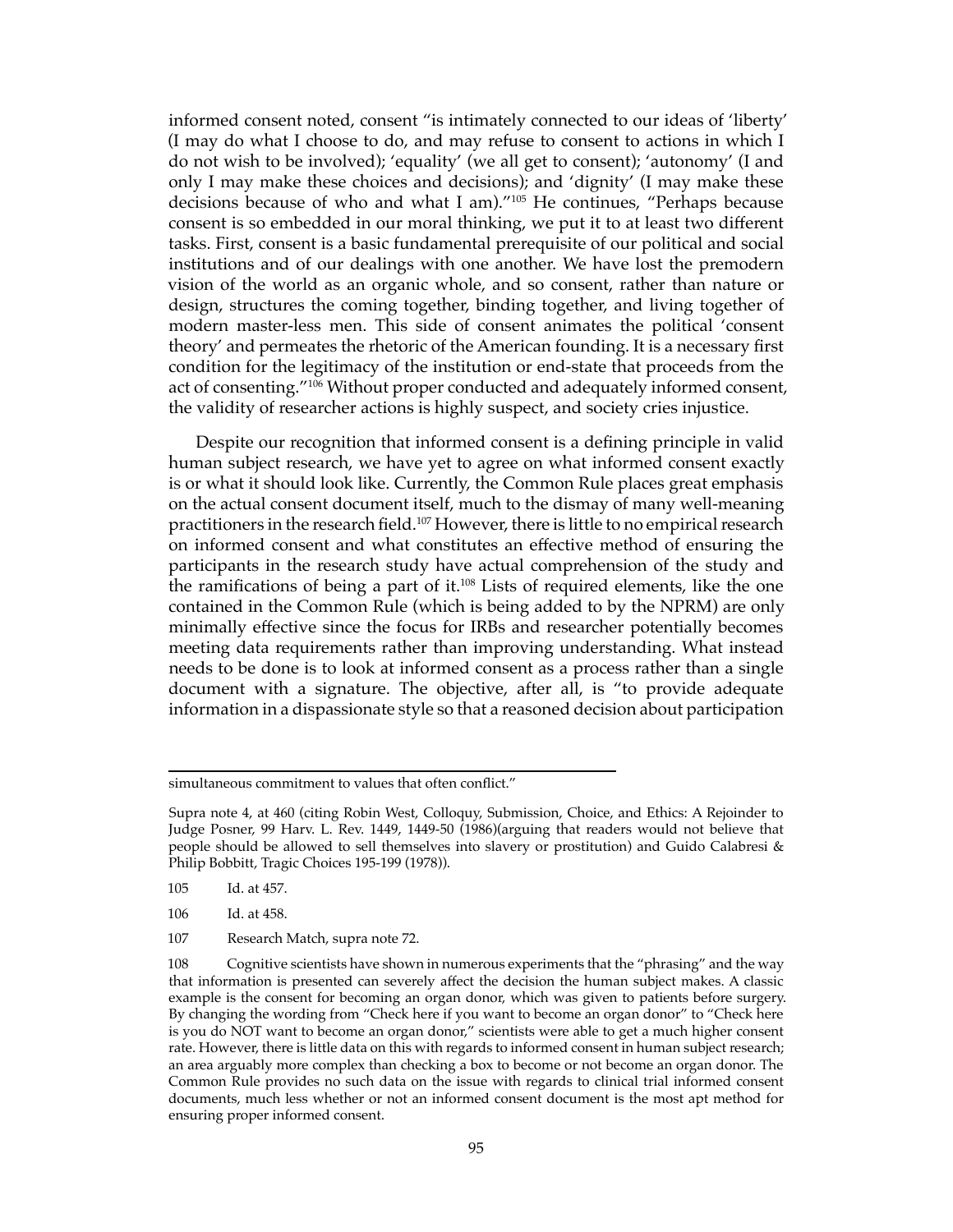can be made."109 Ultimately, the informed consent process should be about making sure the participant is fully aware, autonomous, and competent to ensure they can give an authentic response about their desire to participate or not participate in a research study.

Sponsors or industry partners, however, can destroy the validity of informed consent in two ways: by cloaking or omitting certain information from a participant in order to obtain human subjects for their research, or by designing studies that are inherently wrong. Given that the Common Rule and NPRM are silent as to who has the final say in the consent documents, the former is still a very real issue. The latter, however, has been untouched by the NPRM and only minimally discussed by the Common Rule or the researchers who function under it. "The first and most important question is whether the experiment should be done at all."110 Richard W. Garnett writes that in every case of human subject experimentation, there are three interests, and not just the two of the researcher and the human subject. That third interest is our interest in preserving human dignity in our community. We as humans, though not necessarily the human subject of the moment, either suffer or benefit from the performance or non-performance of certain experiments.<sup>111</sup>

The Common Rule does seek to protect human subjects from studies that could be seen as inherently wrong or dangerous through the use of the IRB. As we have seen, however, IRBs have not been effective in implementing a holistic understanding of the Common Rule and instead tend to zero in on the informed consent documents.112 The reality is, responsibility should extend beyond IRB. Sponsors who provide funding, as well as often unwanted pressure to increase chances of success for marketing purposes, must be held accountable, as well as the researchers themselves. The remarkable lack of case law concerning human subject research, contrasted with the relatively high number of even just recent cases of death and injury from poorly run clinical trials, is a testament to the lack of accountability currently in the system.

If anything, the Common Rule should be updated to deal with the changing nature of research relationships, particularly on university campuses. The pressures of funding and achieving success only add to the tension that already exists between the researcher and the human subject, and it is utterly unacceptable that sponsors to human research projects can maintain such a level of power and authority over the consent process – a process which plays such a vital role in the Common Rule's scheme for the protection of human subjects. Unfortunately, the Common Rule has thus far seemed to limit itself, first by waiting so long to update its regulatory scheme, and second, because the NPRM only adds to already cumbersome and often complicated regulations, rather than providing any guidance to harken back to its roots in the Belmont Report. The principles of justice, beneficence, and respect for persons (or autonomy) have found their place,

<sup>109</sup> Research Match, supra note 72 (citing Dr. Ross McKinney)

<sup>110</sup> Supra note 4, at 493

<sup>111</sup> Id. at 498

<sup>112</sup> How Closely, supra note 60.